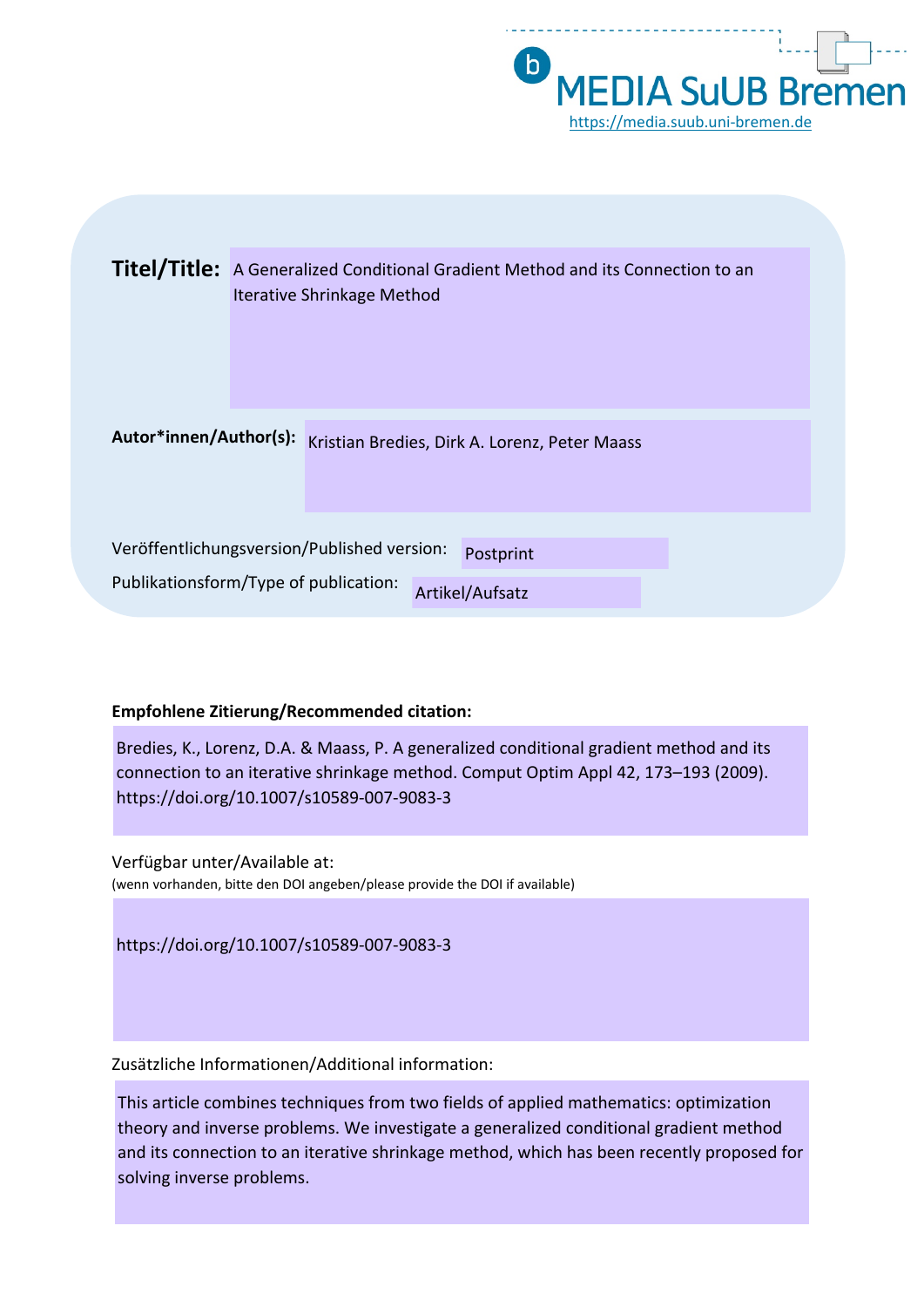# A Generalized Conditional Gradient Method and its Connection to an Iterative Shrinkage Method

Kristian Bredies, Dirk A. Lorenz, Peter Maass Fachbereich 03 Universität Bremen Postfach 33 04 40 28334 Bremen Germany

{kbredies,dlorenz,pmaass}@math.uni-bremen.de

September 23, 2008

#### Abstract

This article combines techniques from two fields of applied mathematics: optimization theory and inverse problems. We investigate a generalized conditional gradient method and its connection to an iterative shrinkage method, which has been recently proposed for solving inverse problems.

The iterative shrinkage method aims at the solution of non-quadratic minimization problems where the solution is expected to have a sparse representation in a known basis. We show that it can be interpreted as a generalized conditional gradient method. We prove the convergence of this generalized method for general class of functionals, which includes non-convex functionals. This also gives a deeper understanding of the iterative shrinkage method.

### 1 Introduction

Optimization theory and the theory of inverse problems are both well-developed fields of applied mathematics, which analyze similar problems and related algorithms. For example a large class of methods from inverse problems can be interpreted as minimization algorithms for convex functionals and thus are, in turn well-known techniques for solving optimization problems. The present paper combines techniques from both fields as it investigates classical optimization algorithms and their counterparts in the theory of inverse problems.

We present two main results: The first result shows, that the recently proposed iterative shrinkage method for solving inverse problems [3] can be interpreted as a special case of a generalization of the well-known conditional gradient method for constrained minimization problems. As a second result we analyze the convergence properties of our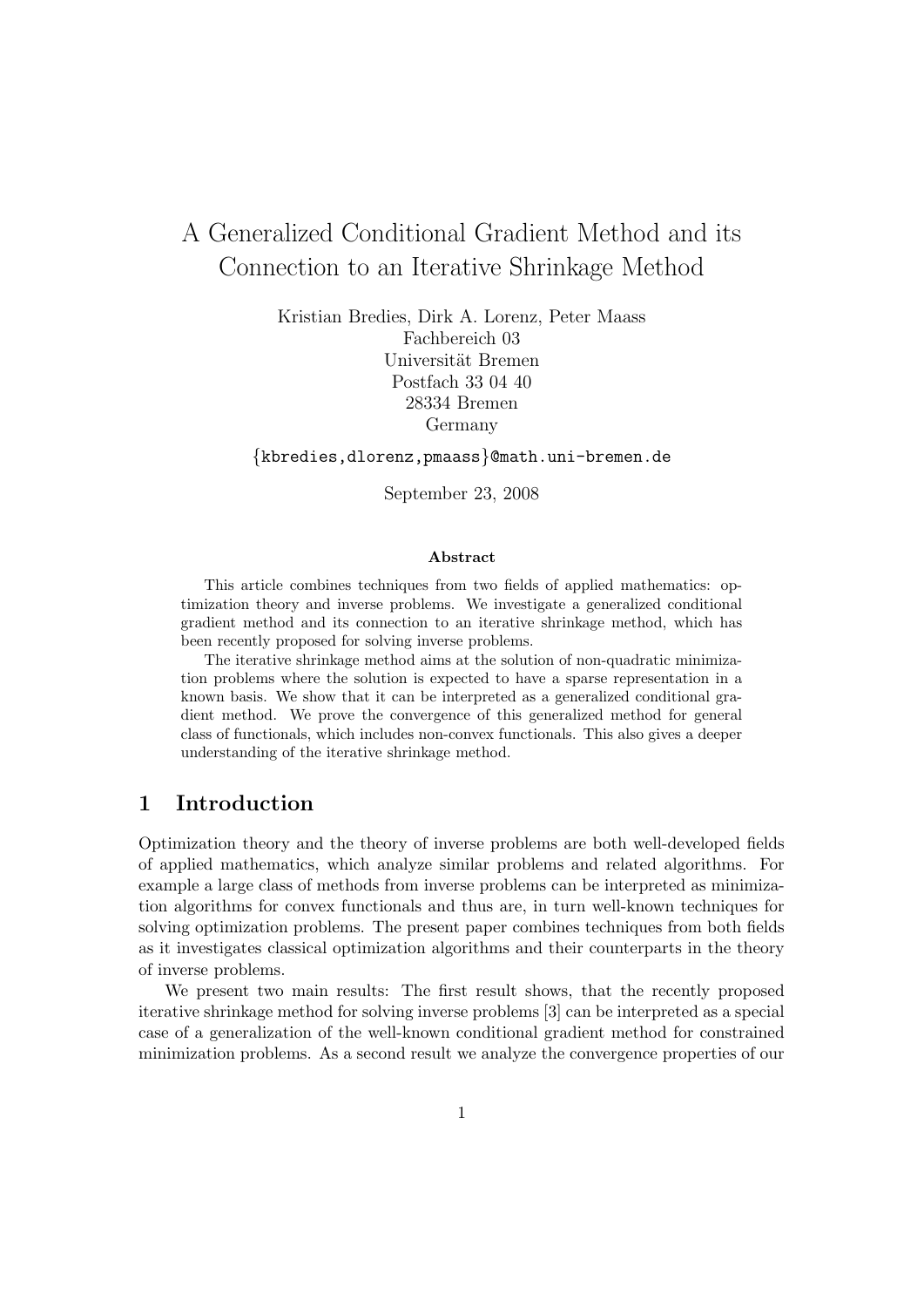proposed generalized conditional gradient method. The convergence properties also hold for a certain class of non-convex functionals.

The article is organized as follows: In Section 2 we briefly review conditional gradient methods and propose a natural generalization. The convergence properties of this generalized gradient method are analyzed in Section 3. The range of applicability of this convergence result will include the minimization of non-convex functionals.

We then review the iterative shrinkage method as it is used in the theory of inverse problems. Section 4 is devoted to analyze the connection between the iterative shrinkage approach via surrogate functionals and generalized conditional gradient methods. As a result we also obtain a new proof for the convergence of the iterative shrinkage method.

# 2 Iterative Gradient Methods

Typical problems in optimal control theory ask to minimize a (generally non-convex) functional  $F$  with restrictions given by a convex, closed and non-empty set  $U_{ad}$  in a Hilbert space  $H$ :

$$
\min_{u \in U_{\text{ad}}} F(u). \tag{1}
$$

This type of problem is well-understood regarding existence and uniqueness of a solution [16] as well as the convergence of several approximate computational methods. A large number of such algorithms has been analyzed in the 1970's already, see [13] and the references therein. One of these methods, originally proposed by Frank and Wolfe [9], is the well known conditional gradient method. As it is typical for gradient methods it is easy to apply in most cases but it exhibits poor convergence rates.

#### 2.1 The Conditional Gradient Method

For the sake of completeness, we start with a short description of the conditional gradient method. We also review some well-known facts of this method.

Assume, that F is Gâteaux differentiable and the set of admissible vectors  $U_{\rm ad}$  is bounded. The conditional gradient method generates a sequence  $\{u_n\}$  of approximations according to the following procedure.

- 1. Choose  $u_0 \in U_{\text{ad}}$  arbitrarily,  $n = 0$
- 2. Determine an approximate solution  $v_n$  by solving

$$
\min_{v \in U_{\text{ad}}} \langle F'(u_n), v \rangle .
$$

3. Perform a line-search with direction  $v_n - u_n$  by solving

$$
\min_{s\in[0,1]} F(u_n+s(v_n-u_n)) ,
$$

denote  $s_n$  as a solution of this problem.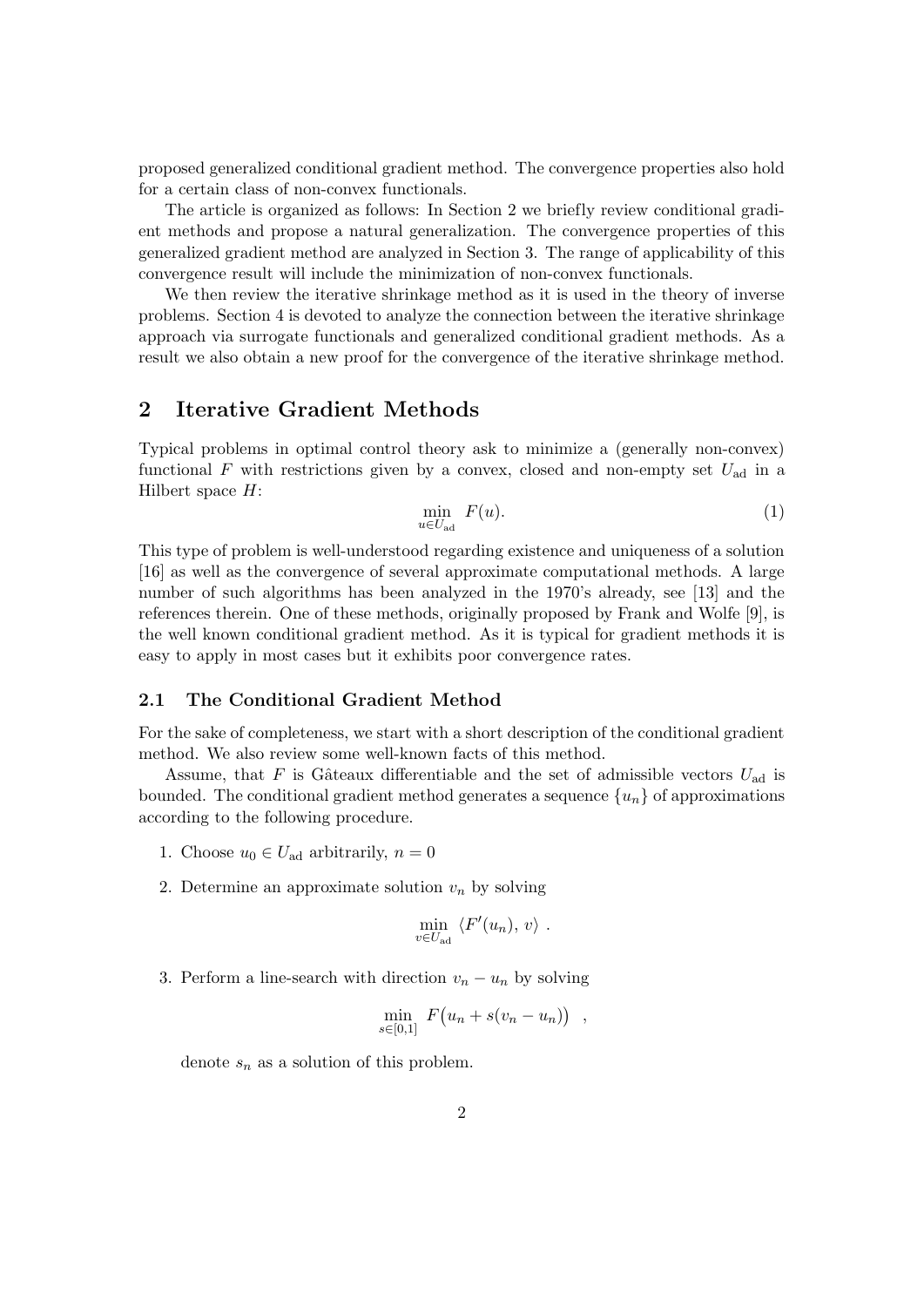4. Set  $u_{n+1} = u_n + s_n(v_n - u_n)$  and  $n = n + 1$ , return to Step 2.

Note, since  $v_n$  is a solution of the linearized minimization problem, first order necessary conditions are fulfilled as soon as  $\langle F'(u_n), v_n - u_n \rangle \geq 0$ . Thus the method is suitable for finding stationary points of  $F$ . Moreover, because  $U_{ad}$  is bounded, each iterate is well-defined.

In general, the solution of the minimization problems in Step 2 and Step 3 is not unique, the algorithm only requires to choose one of the minimizers. In each step, the procedure involves solving a linear constrained minimization problem as well as a one-dimensional optimization problem. Usually, this is considered to be easily done, as illustrated by the following constrained least squares example.

**Example 1.** Let  $\Omega \subset \mathbf{R}^d$  be a bounded domain and define  $H = L^2(\Omega)$ . Let  $U_{ad} = \{u :$  $|u| \leq 1$  denote the set of admissible functions and define

$$
F(u) = \frac{\|Ku - f\|^2}{2} ,
$$

with a continuous linear operator  $K : H \to H$  and  $f \in H$ . In this case, the conditional gradient method generates a sequence of approximations  $\{u_n\}$  by

$$
p_n = K^*(Ku_n - f) , \qquad v_n(x) = \begin{cases} -1 & p_n(x) > 0 \\ 1 & p_n(x) < 0 \\ 0 & p_n(x) = 0 \end{cases}
$$
  

$$
s_n = P_{[0,1]} \left( \frac{\langle Ku_n - f, K(u_n - v_n) \rangle}{\|K(v_n - u_n)\|^{2}} \right) , \qquad u_{n+1} = u_n + s_n(v_n - u_n) ,
$$

where  $P_{[0,1]}$  denotes the projection onto the interval [0, 1].

The convergence of this sequence  $\{u_n\}$  to a solution of the problem (1) essentially requires that F is convex and the Fréchet derivative  $F'$  is Lipschitz continuous. Moreover, convergence rates can be established and – based on additional information on the solution – the convergence speed can be estimated, see e.g.  $[4, 5]$ . For non-convex optimization problems the situation is somewhat different. However, for compact  $U_{ad}$  the conditional gradient method still yields subsequences converging to a stationary point of  $F$ , see [6].

#### 2.2 A Generalized Conditional Gradient Method

We will now motivate a generalization of the conditional gradient algorithm, which shares many convenient properties with the classical conditional gradient method. As we will see in Section 4, the proposed method also generalizes methods for non-quadratic regularization functionals in the theory of inverse problems.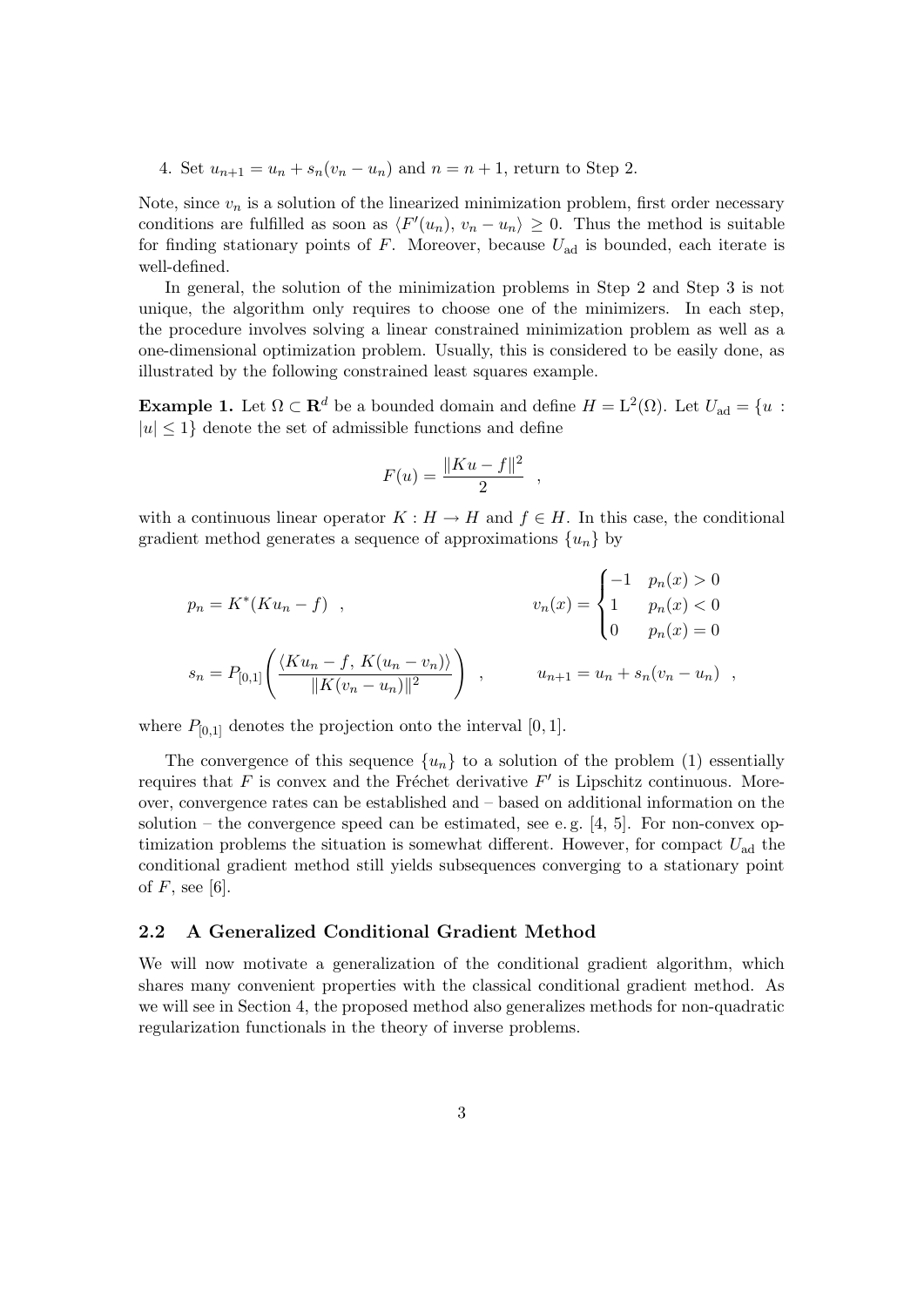For motivating the generalized method we return to problem (1). One notices that this constrained problem can actually be written as an "unconstrained" one with the help of the indicator functional

$$
I_{U_{\text{ad}}}(u) = \begin{cases} 0 & u \in U_{\text{ad}} \\ \infty & u \notin U_{\text{ad}} \end{cases}
$$

Problem (1) thus can be reformulated as

$$
\min_{u \in H} F(u) + \Phi(u)
$$

where  $\Phi = I_{U_{\text{ad}}}$ .

To illustrate the proposed generalization, we summarize the key properties of  $F$  and  $\Phi$ :

- 1. F is smooth (Gâteaux differentiable), but  $\Phi$  is allowed to be non-differentiable.
- 2. The minimization of  $\Phi$  is considered be solved easily. The minimization of F may be hard, in particular we will not assume convexity for  $F$  in the following.

With these assumptions in mind, we propose to analyze gradient methods for solving

$$
\min_{u \in H} F(u) + \Phi(u) \quad , \tag{2}
$$

.

where F is assumed to be Gâteaux differentiable and  $\Phi$  is assumed to be proper, convex, lower semi-continuous and coercive with respect to the norm in H:

Condition 1. Let the functional  $\Phi : H \to [-\infty, \infty]$  satisfy:

- 1.  $\Phi(u) < \infty$  for a  $u \in H$ ,
- 2.  $\Phi(su + (1-s)v) \leq s\Phi(u) + (1-s)\Phi(v)$  for all  $u, v \in H$  and  $s \in [0,1],$
- 3.  $\Phi(u) \leq \liminf_{n \to \infty} \Phi(u_n)$  whenever  $u = \lim_{n \to \infty} u_n$  in H,
- 4.  $\Phi(u)/\|u\| \to \infty$  whenever  $\|u\| \to \infty$ .

The interesting cases covered by this approach are functionals where  $F$  is not convex and  $\Phi$  is not differentiable.

Each gradient method first of all requires to determine descent directions. Unfortunately, the non-differentiability of Φ does not permit to use the gradient of the full functional in (2). Alternatively, we propose to choose a direction by

$$
\min_{v \in H} \langle F'(u), v \rangle + \Phi(v) .
$$

We note, that this reduces to the standard choice of direction for conditional gradient methods if  $\Phi = I_{U_{ad}}$ .

Hence, the "generalized conditional gradient method" proceeds as follows.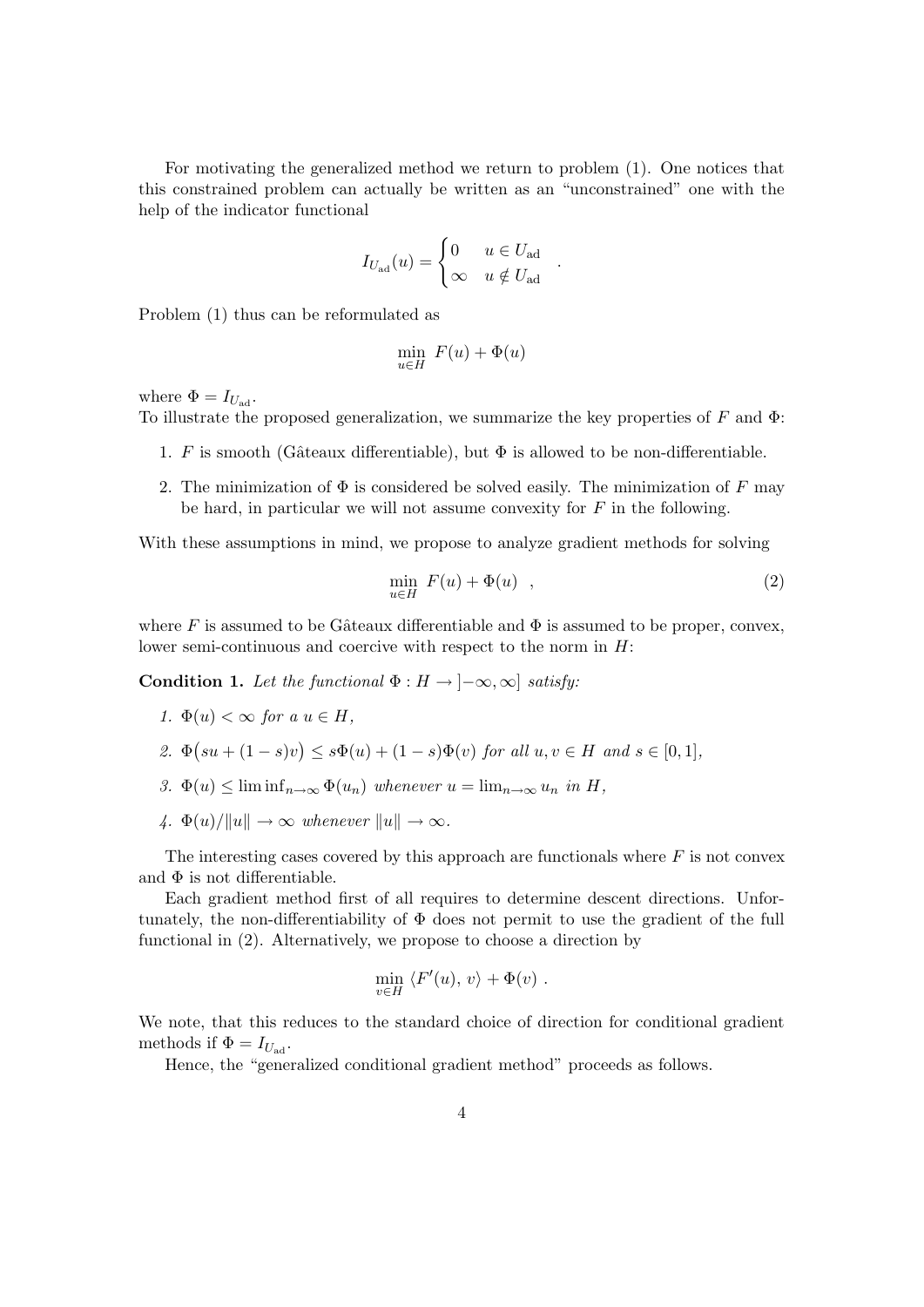- 1. Choose  $u_0 \in H$ , such that  $\Phi(u_0) < \infty$  and set  $n = 0$ .
- 2. Determine a solution  $v_n$  of

$$
\min_{v \in H} \langle F'(u_n), v \rangle + \Phi(v) . \tag{3}
$$

3. Set  $s_n$  as a solution of

$$
\min_{s \in [0,1]} F(u_n + s(v_n - u_n)) + \Phi(u_n + s(v_n - u_n)) .
$$

4. Put  $u_{n+1} = u_n + s_n(v_n - u_n)$  and  $n = n + 1$ , return to Step 2.

The differentiability of F and the assumptions on  $\Phi$  ensure that the functional in (3) is proper, convex and lower semi-continuous. Hence, standard arguments from convex analysis yield the existence of a minimizer in Step 2 of the algorithm, see [7].

We are going to analyze this generalized conditional gradient method in Section 3. There we show that, under the same conditions as above, the minimizing functional decreases in every step and moreover we establish criteria under which convergence can be ensured.

However, before we present the convergence analysis, we now review the iterative shrinkage method by means of surrogate functionals. Our main result in Section 4 will be an interpretation of this method as a generalized gradient method.

#### 2.3 The Iterative Shrinkage Method

In the following, we briefly motivate and derive the iterative shrinkage algorithm as presented in [3]. The reader familiar with the method or more interested in the convergence result for the generalized conditional gradient method may skip this section.

In the theory of linear inverse problems, minimization problems are considered which often have a similar structure to the one presented in Example 1. An inverse problem deals with solving operator equations of the form

$$
Ku = f
$$

where  $f$  plays the role of measured data and  $K$  often models a kind of observation operator. Since these observation operators are often compact the solution of the inverse problem becomes ill-posed in the sense that the pseudoinverse of K is unbounded. A standard way for regularizing ill-posed problems is to minimize a modified discrepancy functional like

$$
||Ku - f||^2 + \Phi(u).
$$

For example,  $\Phi(u) = \lambda ||u||^2$  yields the well-known Tikhonov regularization.

In Example 1 the constraint  $u \in U_{ad}$  can be interpreted as a regularization of the ill-posed problem. Other penalization functionals are also widely used and often adapted to an a priori known smoothness of the solution [8, 12]. In [3], a class of regularization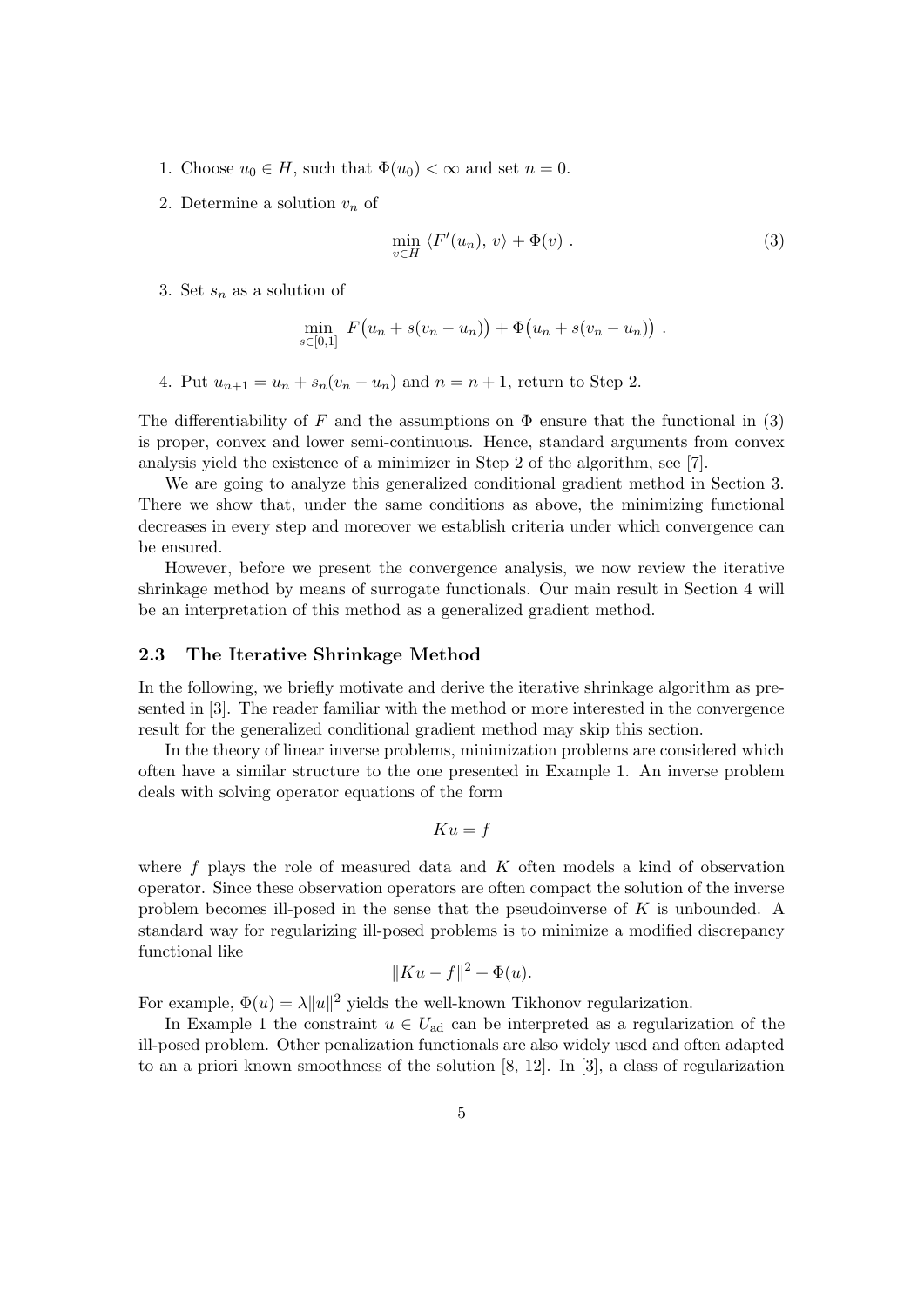functionals is used which shall promote a sparse representation of the solution in a given basis. The authors consider the following minimization problem:

$$
\min_{u \in H} \frac{\|Ku - f\|^2}{2} + \sum_n w_n |\langle u, \varphi_n \rangle|^p \tag{4}
$$

where H is a separable Hilbert space,  $K : H \to H$  a linear and continuous operator with  $\|K\| < 1, \{\varphi_n\}$  an orthonormal basis of H,  $\{w_n\}$  a non-negative sequence of weights and  $p \geq 1$  an exponent.

The solution of this non-quadratic problem is straightforward, if the operator  $K$  is diagonal with respect to the basis  $\{\varphi_n\}$ . In this case the minimization problem reduces to one-dimensional minimization problems for each expansion coefficient. However, the minimization is not straightforward if  $K$  is not diagonal with respect to the chosen basis. In [3] an iterative approach based on a surrogate functional is proposed. There the authors assume  $||K|| < 1$ , which can always be achieved after rescaling, and they define a surrogate functional by

$$
\Psi_{w,p}(u,a) = \frac{\|Ku - f\|^2}{2} + \sum_n w_n |\langle u, \varphi_n \rangle|^p - \frac{\|Ku - Ka\|^2}{2} + \frac{\|u - a\|^2}{2}.
$$

This surrogate functional has several nice properties:

- For  $a = u$  the surrogate functional reduces to the original functional,
- the quadratic term  $||Ku||^2$  cancels in the surrogate functional,
- for a fixed u minimizing  $\Psi_{w,p}(u, a)$  with respect to a yields  $a = u$ ,
- Minimizing  $\Psi_{w,p}(u, a)$  with respect to u for a fixed a is equivalent to

$$
\min_{u \in H} \sum_{n} w_n |\langle u, \varphi_n \rangle|^p + \frac{1}{2} |\langle a - K^*(Ka - f) - u, \varphi_n \rangle|^2 \tag{5}
$$

The minimizer is obtained by a pointwise shrinkage procedure. This can be done analytically by

$$
u = \mathbf{S}_{w,p}\big(a - K^*(Ka - f)\big) = \sum_n S_{w_n,p}\big(\langle a - K^*(Ka - f), \varphi_n \rangle\big)\varphi_n ,\qquad(6)
$$

where  $S_{w,p}$  is a "shrinkage function" given by

$$
S_{w,p}(x) = \begin{cases} \text{sgn}(x) [ |x| - w ]_{+} & p = 1 \\ G_{w,p}^{-1}(x) & p > 1 \end{cases}
$$

with  $G_{w,p}(x) = x + wp \, \text{sgn}(x) |x|^{p-1}$ .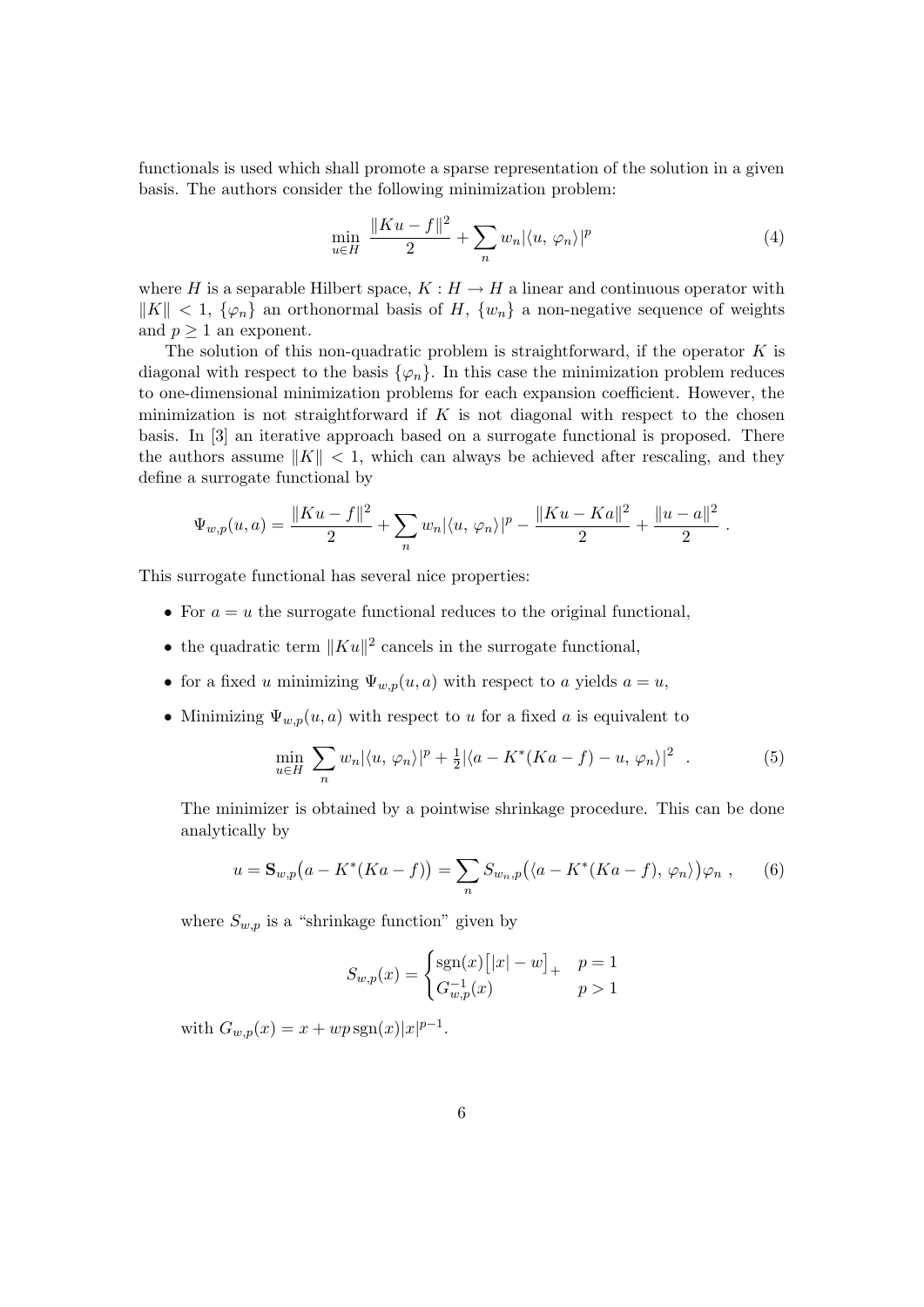Those observations lead to an efficient, iterative algorithm for the solution of  $(4)$ : Take an arbitrary  $u_0 \in H$ , set  $a_0 = u_0$  and minimize the corresponding surrogate functionals alternatingly with respect to the first and second argument. Since the solution of both problems are known, this leads to successive application of  $\mathbf{S}_{w,p}$ :

$$
u_{n+1} = \mathbf{S}_{w,p}(u_n - K^*(Ku_n - f)).
$$

The main result in [3] proves that the sequence  $\{u_n\}$  generated by this algorithm converges to the minimizer of (4) under the conditions that

- 1. the exponent satisfies  $1 \leq p \leq 2$ ,
- 2. the weights  $w_n$  are uniformly bounded away from zero.

# 3 Convergence Analysis

In this section we analyze the convergence properties of the generalized conditional gradient method for minimizing functionals of type (2)

$$
\min_{u \in H} F(u) + \Phi(u) .
$$

The convergence results will include the case of non-convex functionals F.

### 3.1 Basic Descent Properties

One of the key ingredients for the analysis of any descent method is the first order necessary condition for a minimizer of (2). The following statement is commonly known and can, for example, be found in [11].

**Lemma 1.** Let  $F : H \to \mathbf{R}$  denote a Gâteaux-differentiable functional and assume that Φ satisfies Condition 1. Then, the first order necessary condition for optimality with respect to (2) is given by

$$
u \in H
$$
 :  $\langle F'(u), v - u \rangle \ge \Phi(u) - \Phi(v)$  for all  $v \in H$ .

This condition is equivalent to

$$
\langle F'(u), u \rangle + \Phi(u) = \min_{v \in H} \langle F'(u), v \rangle + \Phi(v) . \tag{7}
$$

*Proof.* Let u be a solution of the minimization problem (2). For an arbitrary  $v \in H$  and  $s \in [0, 1]$  we have by the convexity of  $\Phi$ 

$$
F(u) + \Phi(u) \le F(u + s(v - u)) + \Phi(u + s(v - u))
$$
  
 
$$
\le F(u + s(v - u)) + (1 - s)\Phi(u) + s\Phi(v).
$$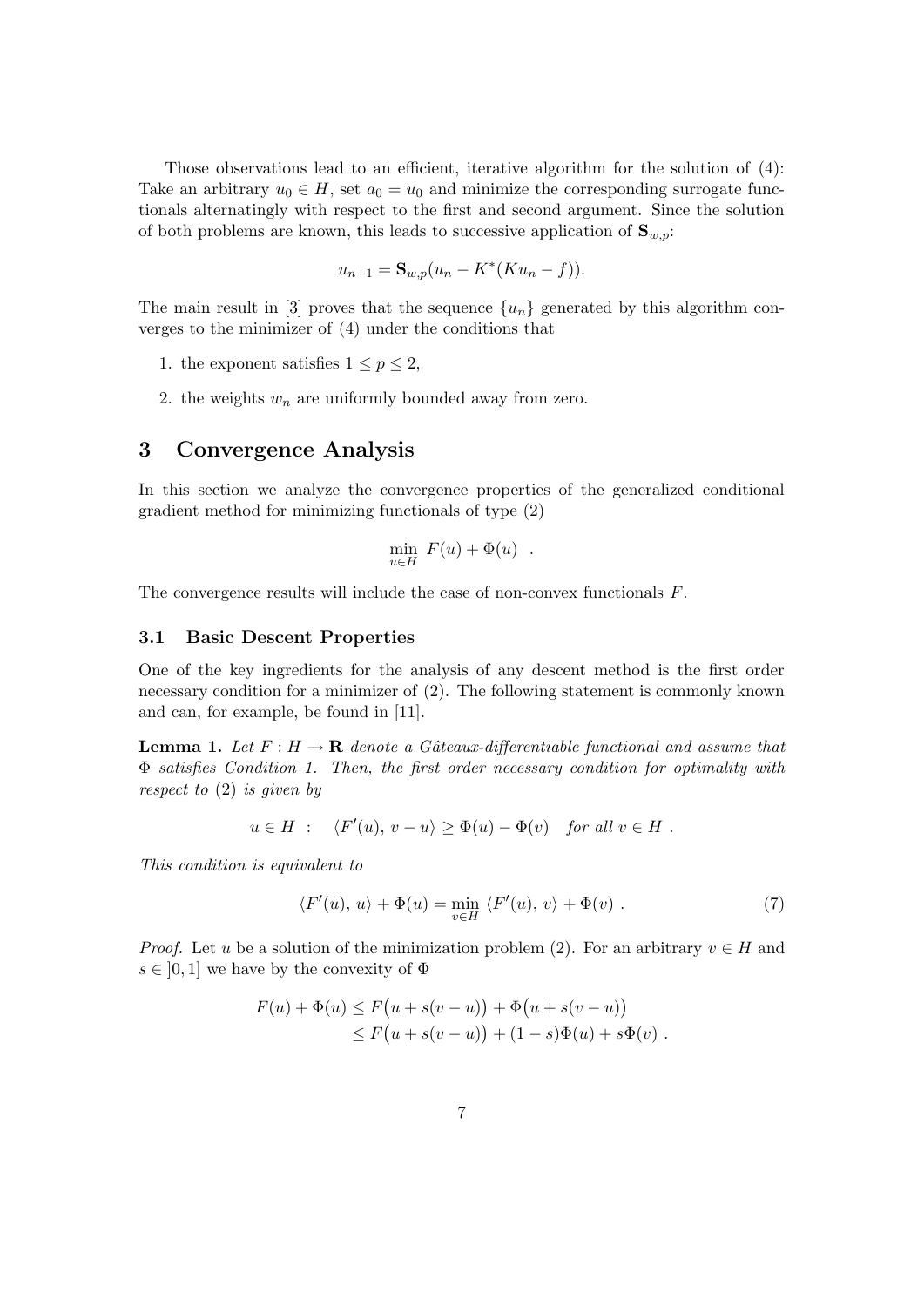Reordering the inequality and dividing by s gives

$$
\Phi(u) - \Phi(v) \le \frac{F(u + s(v - u)) - F(u)}{s}
$$

.

Taking the limit  $s \to 0$  yields the desired necessary condition. The second characterization follows immediately.  $\Box$ 

The identity (7) reveals that the first order necessary condition is connected to the descent direction of the generalized conditional gradient algorithm: the descent direction is obtained by minimizing the right hand side of (7) in each step of the algorithm. As a direct consequence of the first order condition we see that a stationary point is reached as soon as  $\langle F'(u_n), v_n - u_n \rangle \ge \Phi(u_n) - \Phi(v_n)$ , which provides a test for stationarity.

On the other hand, if a stationary point is not reached, a reasonable method should determine a descent direction such that the functional (strictly) decreases in the next step. This is ensured by the following lemma.

**Lemma 2.** Let F and  $\Phi$  be defined as in Lemma 1. Suppose  $u_n$  does not fulfill the first order necessary conditions. Then the generalized conditional gradient method determines a  $u_{n+1}$  such that

$$
F(u_{n+1}) + \Phi(u_{n+1}) < F(u_n) + \Phi(u_n) \, .
$$

*Proof.* Denote  $v_n$  as the solution of the linearized minimization problem according to Step 2 of the algorithm. Since the first order necessary conditions are not fulfilled, there is a  $c_n > 0$  such that

$$
-\langle F'(u_n), v_n - u_n \rangle - c_n = \Phi(v_n) - \Phi(u_n) .
$$

The convexity of  $\Phi$  then yields

$$
\Phi(u_n + s(v_n - u_n)) \leq \Phi(u_n) + s(\Phi(v_n) - \Phi(u_n))
$$
  
=  $\Phi(u_n) - s\langle F'(u_n), v_n - u_n \rangle - s c_n$ .

Exploiting the Gâteaux-differentiability of F, we choose an  $0 < \varepsilon < c_n$  such that

$$
F(u_n + s(v_n - u_n)) = F(u_n) + s\langle F'(u_n), v_n - u_n \rangle + r(s)
$$

with  $|r(s)| \leq \varepsilon s$  for  $0 \leq s \leq \delta$  where  $1 \geq \delta > 0$ . Combining this with the above inequality yields

$$
(F+\Phi)(u_n+s(v_n-u_n))\leq (F+\Phi)(u_n)-(c_n-\varepsilon)s.
$$

This ensures the decrease of the functional  $F + \Phi$  for sufficiently small s. Since  $s_n$  is obtained by minimizing over all  $s \in [0, 1]$ , this also has to be true for  $s_n$ .  $\Box$ 

Remark 1. The proof also shows that it is not necessary to choose the step size s optimally. The functional decreases as soon as  $0 < s < \delta$ . So, if one is able to control the derivative of F, one can actually calculate  $\delta$  and obtain a feasible interval for s. This might be useful if the line-search problem cannot be solved explicitly.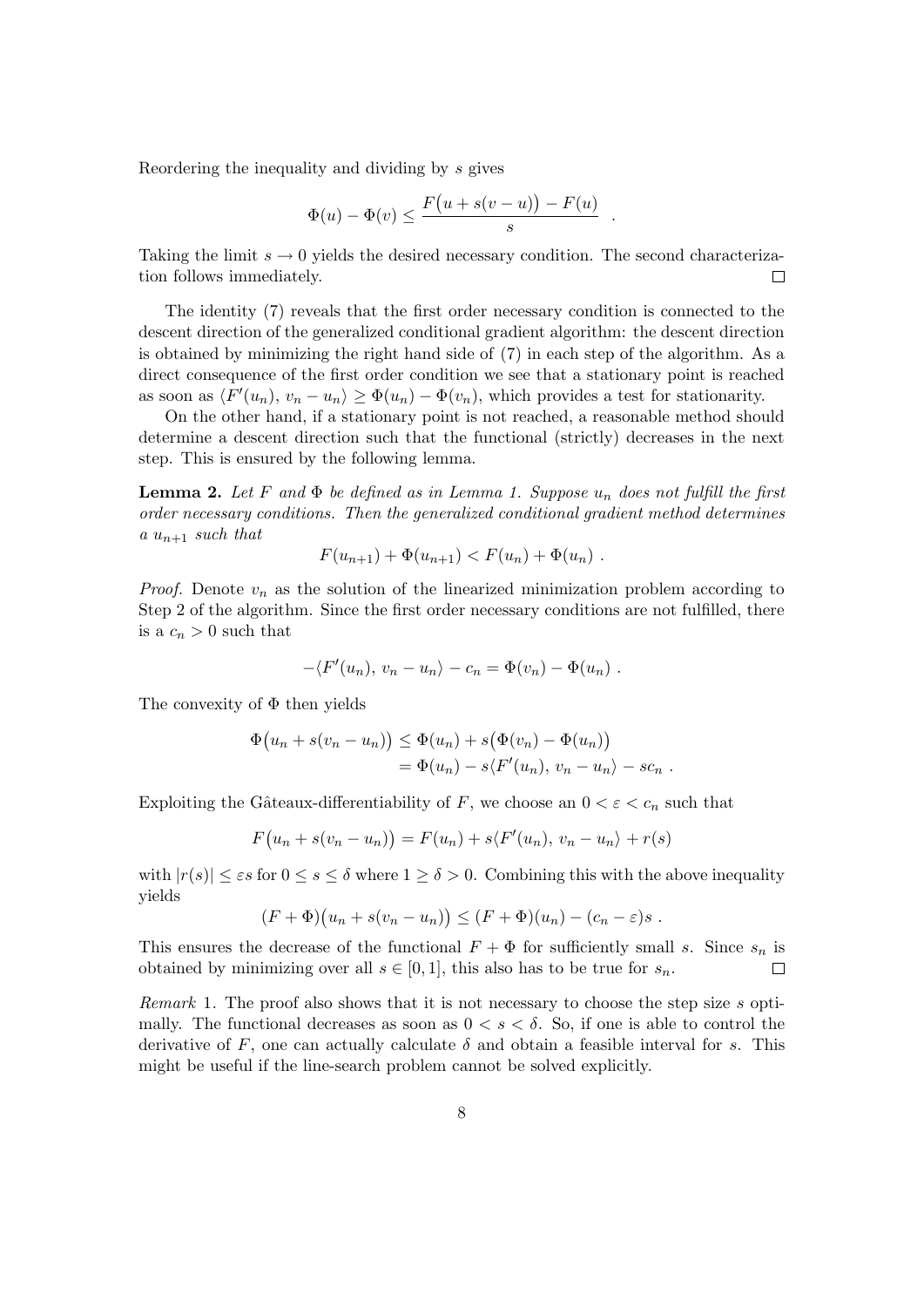For the classical conditional gradient algorithm, this would lead to an explicit step size rule which requires a Lipschitz continuous Fréchet derivative of the minimizing functional on the feasible set  $U_{ad}$ . Such rules usually contain the solution of a line minimization problem with a quadratic term [4]. A generalization of this to the generalized conditional gradient algorithm would lead to a line minimization problem of a quadratic term plus the functional  $\Phi$  (or at least a reasonable estimation). This is practically the same difficulty as performing a direct line-search, thus the gain is relatively small.

Remark 2. A slightly different approach is based on the use of implicitly defined step sizes, which e. g. were proposed by Armijo [1] and Goldstein [10]. They provide a sufficiently large descent of the functional and can easily be adapted to the generalized conditional gradient algorithm. For instance, the Armijo scheme would choose  $s = \beta^k$ with  $\beta \in [0,1]$  and k the smallest non-negative integer satisfying

$$
\alpha \beta^{k} (\langle F'(u), u - v \rangle + \Phi(u) - \Phi(v)) \leq (F + \Phi)(u) - (F + \Phi)(u + \beta^{k}(v - u))
$$

with  $\alpha \in [0, \frac{1}{2}]$  $\frac{1}{2}$ . This is always possible if F is continuously Fréchet differentiable. To see this, we introduce the function

$$
W(s) = \frac{(F + \Phi)(u) - (F + \Phi)(u + s(v - u))}{s(\langle F'(u), u - v \rangle + \Phi(u) - \Phi(v))}
$$

and investigate its behavior as s approaches zero. Since  $F$  is continuously differentiable and  $\Phi$  is convex, one can use the intermediate value theorem and estimate

$$
W(s) = \frac{s\langle F'(\xi), u - v \rangle + \Phi(u) - \Phi(u + s(v - u))}{s(\langle F'(u), u - v \rangle + \Phi(u) - \Phi(v))}
$$
  
 
$$
\geq \frac{s(\langle F'(\xi), u - v \rangle + \Phi(u) - \Phi(v))}{s(\langle F'(u), u - v \rangle + \Phi(u) - \Phi(v))} = \frac{\langle F'(\xi), u - v \rangle + \Phi(u) - \Phi(v)}{\langle F'(u), u - v \rangle + \Phi(u) - \Phi(v)}
$$

where  $\xi$  is a point on the line connecting u and  $u + s(v - u)$ . Hence, the right hand side tends to 1 if  $s \to 0$ . Thus for small s,  $W(s)$  becomes greater than any  $\alpha \in [0, \frac{1}{2}]$  $\frac{1}{2}$ [. So, one can always choose a step size as desired.

This type of step size rules always yield algorithms having the same structure as the generalized conditional gradient algorithm and can be discussed analogously. However, our focus is on showing the connection between methods used for inverse problems and optimal control. In order to present how these results are connected, we always choose the generalized conditional gradient method with an optimal line-search.

#### 3.2 Convergence for Non-Convex F

In this section, we will investigate the minimization problem  $(2)$  where F is a non-convex but continuously Fréchet differentiable functional. In particular, we will analyze the convergence properties of the generalized conditional gradient method associated with such problems. Such situations may occur even if the original problem itself is convex, for example see Section 4 and the analysis of the surrogate functional approach (9).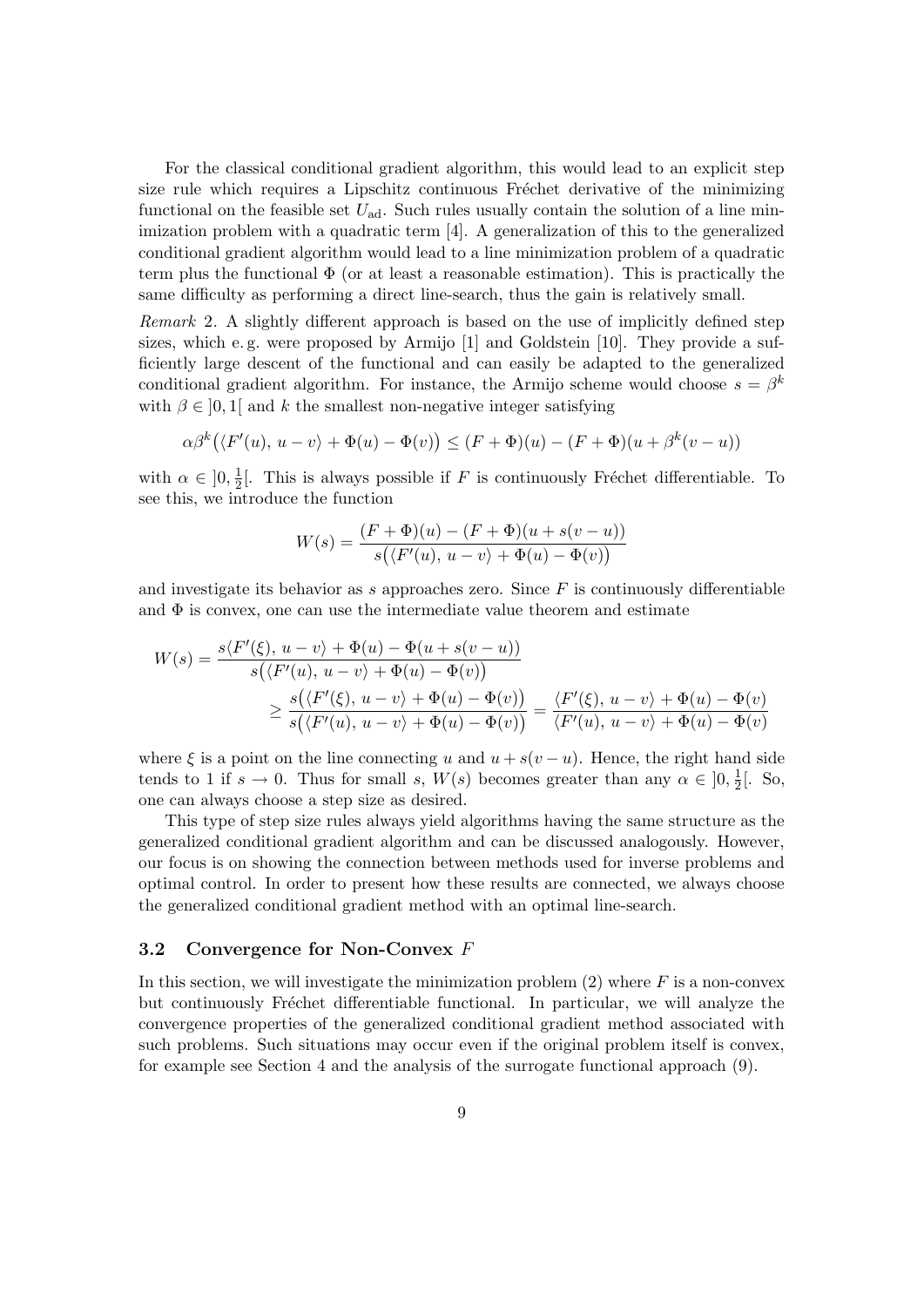We analyze the existence of a minimizer as well as the convergence to a stationary point. This is well known for the conditional gradient method if the set of admissible vectors  $U_{ad}$  is compact, see [6]. An analogous condition for the generalized version would be the compactness of the sets  $\{u : \Phi(u) \leq t\}$  for every  $t \in \mathbb{R}$ . The existence of a minimizer is then immediate.

**Lemma 3.** We assume the sum of functionals in (2) to be coercive, i.e.  $(F + \Phi)(u) \to \infty$ when  $||u|| \rightarrow \infty$ . Let  $\Phi$  satisfy Condition 1 and assume

$$
E_t = \{ u \in H : \Phi(u) \le t \} \text{ to be compact for every } t \in \mathbf{R} \ .
$$

If  $F$  is bounded on bounded sets and lower semi-continuous, then there exists a minimizer  $u \in H$  of (2) and the minimum of F is finite.

*Proof.* First choose a minimizing sequence  $\{u_n\}$  in H, i.e.  $\lim_{n\to\infty} F(u_n) + \Phi(u_n) =$  $\inf_{u\in H} F(u) + \Phi(u)$ , where the limit  $-\infty$  is allowed.  $(F + \Phi)(u_n) \leq C_1$  and due to the coercivity,  $||u_n|| \leq C_2$ . The boundedness condition of F gives  $|F(u_n)| \leq C_3$  which implies  $\Phi(u_n) \leq C_1 - C_3$ . Hence,  $u_n \in E_{C_1 - C_3}$  for all  $n \geq 0$ .

Thus, a subsequence (also denoted by  $\{u_n\}$ ) which converges to some  $u \in H$  can be chosen. Note that Condition 1 on  $\Phi$  implies that this functional is bounded from below by some  $C_4 \in \mathbf{R}$ , so  $(F + \Phi)(u_n) \ge C_4 - C_3$ , i.e. the infimum is actually finite. Finally,

$$
F(u) + \Phi(u) \le \liminf_{n \to \infty} (F + \Phi)(u_n) = \inf_{u \in H} (F + \Phi)(u) .
$$

In the non-convex setting it is harder to impose conditions which ensure that the set of stationary points consists of only one point. We can only expect that the cluster points of the sequence generated by the generalized conditional gradient method are stationary points. Moreover, these stationary points do not necessarily achieve the global minimum of  $F + \Phi$ . Nevertheless, under mild assumptions one can get statements regarding convergence.

For the analysis of the limit points generated by the generalized conditional gradient method, we introduce the functional

$$
\Psi(u) = \langle F'(u), u \rangle + \Phi(u) - \min_{v \in H} \left( \langle F'(u), v \rangle + \Phi(v) \right), \tag{8}
$$

which is non-negative, see Lemma 1, and has its zeros exactly at the stationary points of  $F + \Phi$ . As can be seen in Lemma 2, this functional also indicates the decay of the functional  $F + \Phi$  in each step of the iteration (it coincides with the  $c_n$  introduced there).

**Lemma 4.** Let  $\Phi$  satisfy Condition 1 and assume F to be continuously Fréchet differentiable. Then  $\Psi$  in (8) is lower semi-continuous.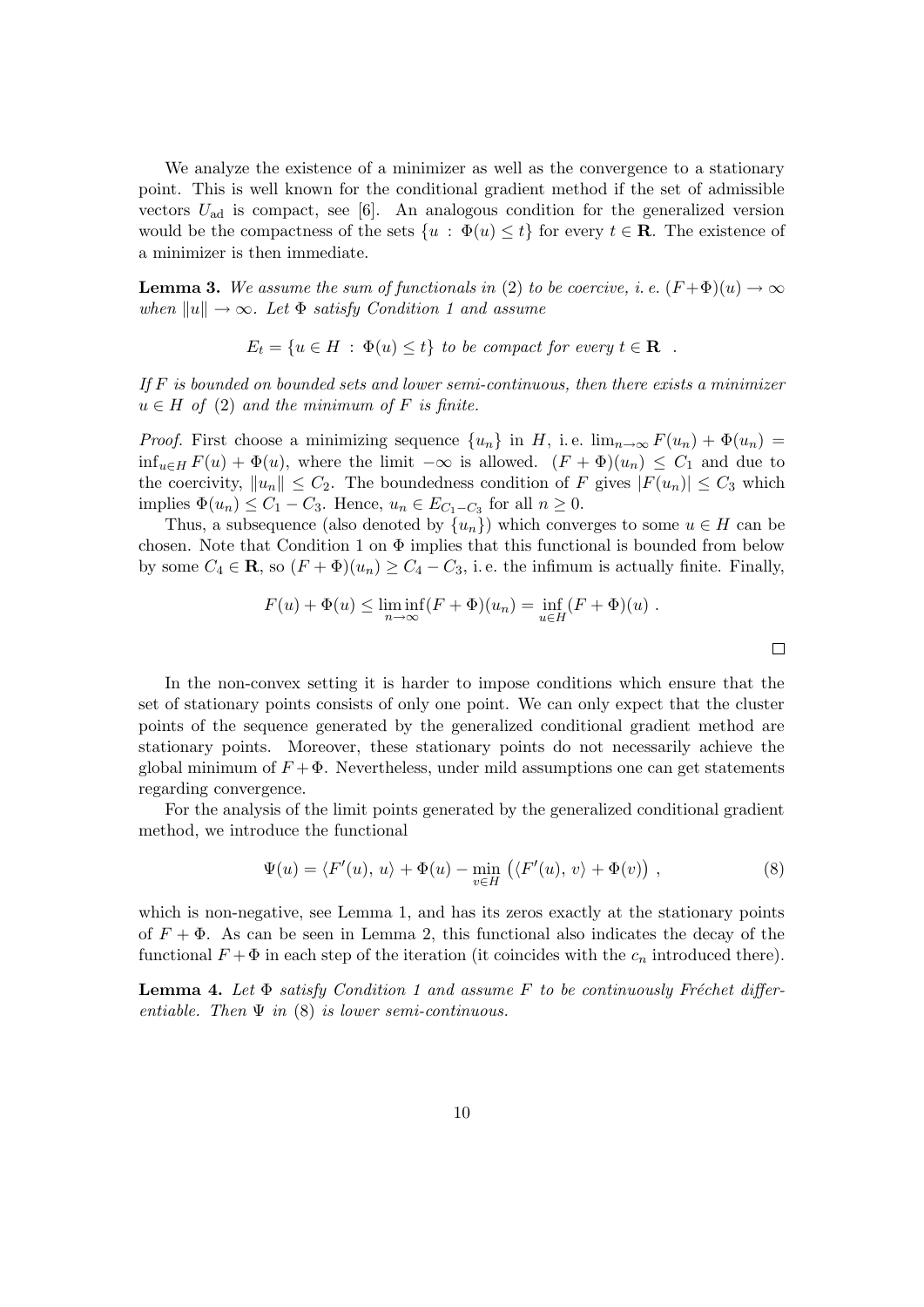*Proof.* We follow the line of proof in [6]. Let  $\{u_n\}$  be given such that  $\lim_{n\to\infty}u_n=u$  in H. For a  $w \in H$  with  $\Phi(w) < \infty$  we obtain

$$
\Psi(u_n) = \langle F'(u_n), u_n \rangle + \Phi(u_n) - \left(\min_{v \in H} \langle F'(u_n), v \rangle + \Phi(v)\right)
$$
  
\n
$$
\geq \langle F'(u_n), u_n - w \rangle + \Phi(u_n) - \Phi(w)
$$
  
\n
$$
= \langle F'(u_n) - F'(u), u_n - w \rangle + \langle F'(u), u_n - w \rangle + \Phi(u_n) - \Phi(w) .
$$

Since  $F'$  is continuous, the inner products converge, hence

$$
\liminf_{n \to \infty} \Psi(u_n) \ge \langle F'(u), u - w \rangle + \Phi(u) - \Phi(w)
$$

and taking the supremum over all w with  $\Phi(w) < \infty$  yields

$$
\liminf_{n \to \infty} \Psi(u_n) \ge \langle F'(u), u \rangle + \Phi(u) - \min_{v \in H} \left( \langle F'(u), v \rangle + \Phi(v) \right) = \Psi(u) .
$$

As an immediate consequence of this lower semi-continuity we conclude, that the set of stationary points is closed.

We now turn to analyzing the convergence of the generalized conditional gradient method. As we have already remarked, the stationary points of  $F+\Phi$  are characterized by  $\Psi(u) = 0$ . Hence, we want to show, that the sequence  $\{u_n\}$  generated by the generalized conditional gradient method satisfies  $\lim_{n\to\infty} \Psi(u_n) = 0$ . This will imply, that all cluster points of this sequence are stationary points.

**Lemma 5.** Let F and  $\Phi$  satisfy the conditions of Lemma 4. Furthermore, assume that the sum  $F + \Phi$  is coercive and F' is uniformly continuous on bounded sets. Then every sequence  $\{u_n\}$  generated by the generalized conditional gradient method satisfies  $\lim_{n\to\infty} \Psi(u_n) = 0.$ 

*Proof.* First note that the uniform continuity of  $F'$  on bounded sets implies the boundedness of F' on bounded sets: Let  $R > 0$  and choose a  $0 < \delta < R$  such that whenever  $v, w \in B_R(0)$  and  $\|v - w\| \leq \delta$  there follows  $\|F'(v) - F'(w)\| \leq 1$ . Now choose an  $N \in \mathbb{N}$  with  $N \ge R/\delta$  and an arbitrary  $w \in B_R(0)$ . Denote by  $w_n = \frac{n}{N}w$  and estimate

$$
||F'(w) - F'(0)|| \le \sum_{n=1}^{N} ||F'(w_n) - F'(w_{n-1})|| \le N
$$

since  $||w_n - w_{n-1}|| \leq \delta$ . This implies the boundedness of F'. Additionally, one also gets the boundedness of F.

Now since  $(F + \Phi)(u_{n+1}) \leq (F + \Phi)(u_n)$  by Lemma 2,  $F + \Phi$  is bounded from below, see Lemma 3, and  $\Phi(u_0) < \infty$ , there exists an  $z \ge \min_{u \in H} F(u) + \Phi(u)$  such that  $\lim_{n\to\infty} F(u_n) + \Phi(u_n) = z$ . Moreover, due to the coercivity of  $F + \Phi$ ,  $||u_n|| \leq C_1$  for a  $C_1 > 0$  and all  $n \geq 0$ . Additionally, the mapping F' is bounded on bounded sets, hence  $\{F'(u_n)\}\$ is also bounded.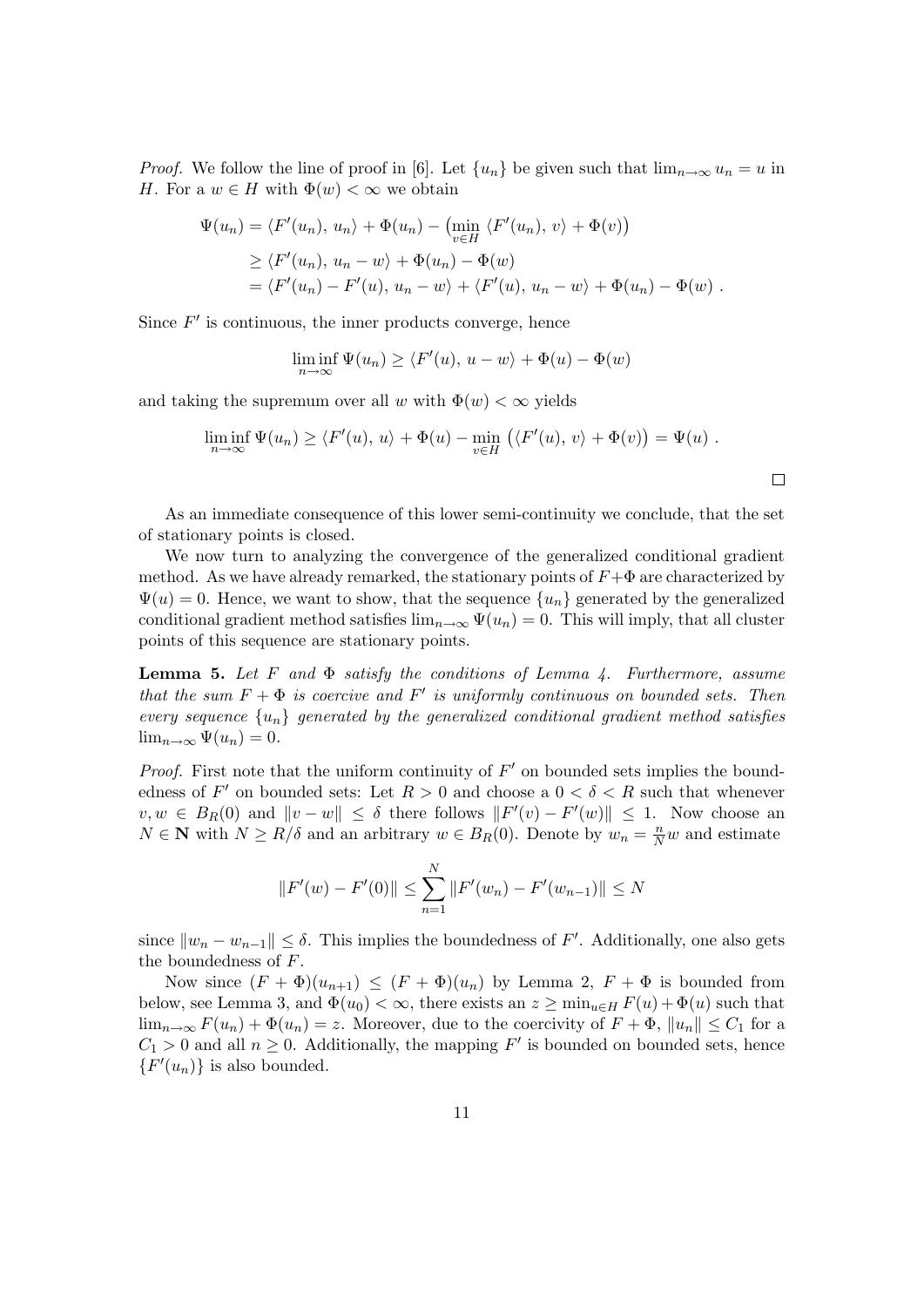Now consider the (set-valued) operator taking a  $u \in H$  to  $v \in H$  such that

$$
\langle u, v \rangle + \Phi(v) = \min_{w \in H} (\langle u, w \rangle + \Phi(w)).
$$

Since  $\Phi$  fulfills Condition 1, such operators are bounded with respect to the input u, see e. g. [2]. Consequently, there exists a  $C_2 > 0$  such that  $||v_n|| \leq C_2$  for any choice of  $\{v_n\}$ .

We now turn to estimating the descent of the functional itself. The minimizing property of the line-search for s and the intermediate value theorem yield

$$
(F + \Phi)(u_{n+1}) - (F + \Phi)(u_n)
$$
  
\n
$$
\leq F(u_n + s(v_n - u_n)) - F(u_n) + \Phi(u_n + s(v_n - u_n)) - \Phi(u_n)
$$
  
\n
$$
\leq F(u_n + s(v_n - u_n)) - F(u_n) + s(\Phi(v_n) - \Phi(u_n))
$$
  
\n
$$
\leq -s\Psi(u_n) + s\langle F'(w_n(s)) - F'(u_n), v_n - u_n \rangle
$$

where  $w_n(s) = u_n + ts(v_n - u_n)$  for some  $t \in [0, 1]$ . Further, we obtain

$$
\Psi(u_n) \leq \frac{(F+\Phi)(u_n) - (F+\Phi)(u_{n+1})}{s} + ||F'(w_n(s)) - F'(u_n)||(C_1 + C_2).
$$

 $F'$  is uniformly continuous on bounded sets, this implies that for each  $\varepsilon > 0$  there exists a  $\delta > 0$  such that  $\|w - u_n\| < \delta$  implies  $\|F'(w) - F'(u_n)\| < \varepsilon/(2(C_1 + C_2)).$  For  $0 < s < \delta/(C_1 + C_2)$ , this yields  $||w_n(s) - u_n|| \le s||w_n - u_n|| < \delta$  for every  $n \ge 0$  and

$$
0 \leq \Psi(u_n) < \frac{(F+\Phi)(u_n) - (F+\Phi)(u_{n+1})}{s} + \frac{\varepsilon}{2}
$$

.

Since  $(F + \Phi)(u_n)$  converges, there is an index  $n_0$  for which  $(F + \Phi)(u_n) - (F + \Phi)(u_{n+1})$  $\epsilon s/2$  if  $n \geq n_0$ , thus  $0 \leq \Psi(u_n) < \epsilon$ .

We can now continue in two directions: we either aim at results on weak convergence, this would require at least a weakly lower semi-continuous  $\Psi$  in Lemma 4, or we strengthen the assumption on the sets  $E_t$ . We will follow the second approach and assume

$$
E_t = \{ u \in H : \Phi(u) \le t \} \text{ is compact for every } t \in \mathbf{R} .
$$

Note that the compactness condition also implies the existence of a convergent subsequence of  $\{u_n\}$  whose limit has to be a stationary point. Together, both lemmata give the following convergence theorem.

**Theorem 1.** Let  $\Phi$  satisfy Condition 1 and assume every  $E_t = \{u \in H : \Phi(u) \le t\}$  to be compact for every  $t \in \mathbf{R}$ . Furthermore, let F be a continuously Fréchet differentiable functional which is bounded on bounded sets with  $F + \Phi$  coercive, assume that  $u_0 \in H$ obeys  $\Phi(u_0) < \infty$ . Let  $\{u_n\}$  denote the sequence generated by the generalized conditional gradient method.

Then there exists a convergent subsequence of  $\{u_n\}$  and every convergent subsequence of  $\{u_n\}$  converges to a stationary point of the functional  $F + \Phi$ .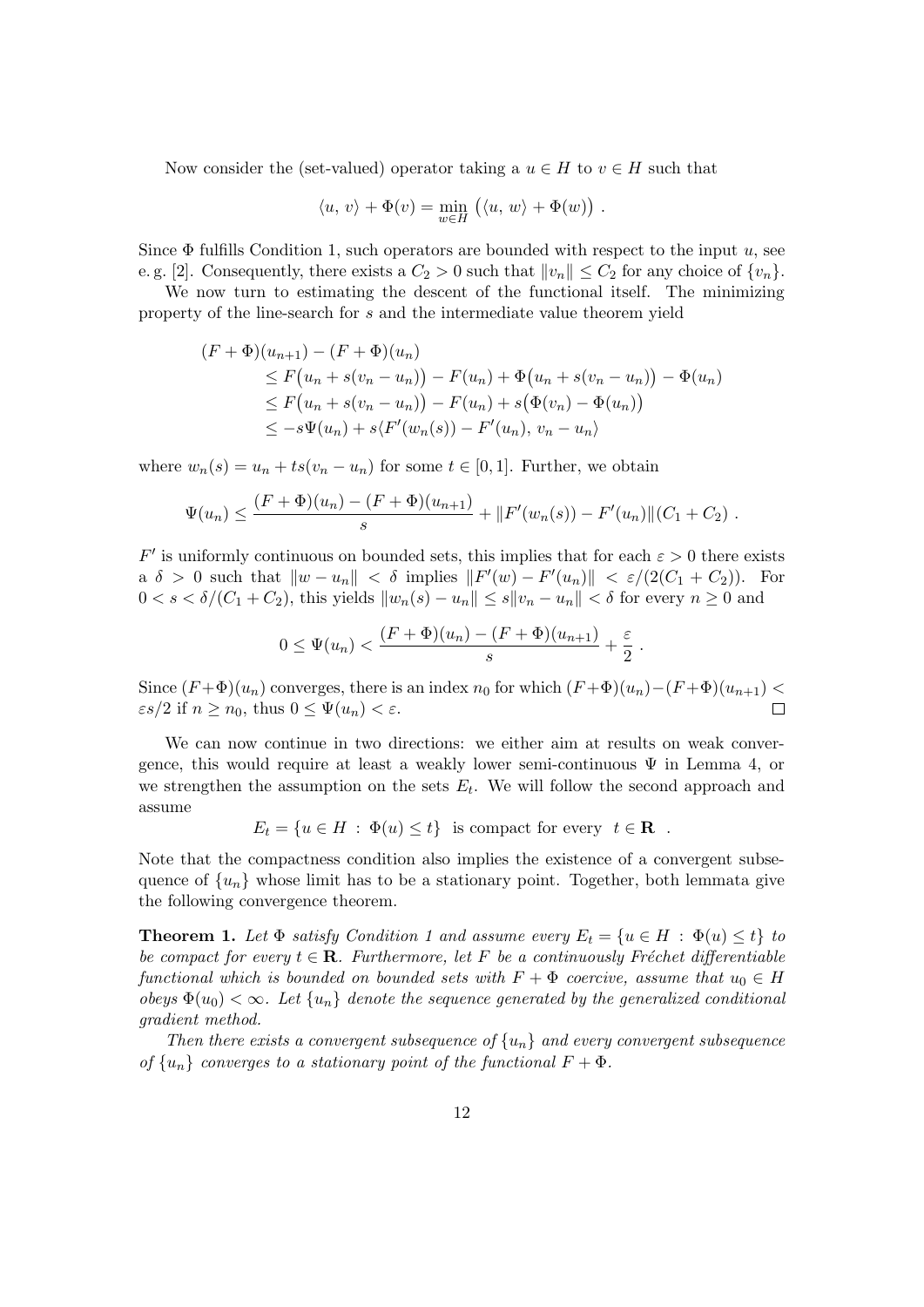Proof. We only have to show that the proof of Lemma 5 can be modified such that the statement remains true if uniform continuity of  $F'$  on bounded sets can be replaced with the compactness assumption on  $E_t$  together with the boundedness of  $F$ . For this, we will prove that all  $u_n$  and  $v_n$  are contained in a convex compact set on which  $F'$  is uniformly continuous.

Since F is bounded on bounded sets, the functional values  $(F + \Phi)(u_n)$  still converge to a finite  $z \in \mathbf{R}$  and also  $\Phi(u_n) \leq C_1$  which means that the sequence  $\{u_n\}$  is contained in a convex compact set. Furthermore,  $\{F'(u_n)\}\$ is bounded since it is contained in the continuous image of a compact set. As can be seen in the proof of Lemma 5,  $\{v_n\}$  is bounded as well. Due to the minimizing property of  $v_n$  there is

$$
\Phi(v_n) \le \langle F'(u_n), u_n - v_n \rangle + \Phi(u_n) \le C_2 + C_1
$$

with a suitable  $C_2 > 0$ , which means that  $u_n$ ,  $v_n$  as well as the lines connecting them are contained in the compact set  $E_{C_1+C_2}$ .  $\Box$ 

We want to emphasize, that this theorem covers the case of non-convex functionals F. We can state a stronger result, if  $F + \Phi$  are strictly convex.

**Corollary 1.** If the set of stationary points consists of only one point, then  $\{u_n\}$  converges to the unique solution of the minimization problem

$$
\min_{u \in H} F(u) + \Phi(u) .
$$

As mentioned above, this situation occurs e.g. if  $F + \Phi$  is strictly convex. Once more, the functional  $F$  itself does not need to be convex, thus the corollary also states the convergence of generalized conditional gradient methods associated with such functionals.

Remark 3. Some conditions for the convergence theorem can be relaxed.

- A lower semi-continuous  $\Phi$  is also weakly lower semi-continuous. So, the existence of a minimizer also follows if the  $E_t$  are weakly compact (which is the case when  $\Phi$  fulfills Condition 1) and if  $F$  is bounded and weakly lower semi-continuous.
- The weak lower semi-continuity of  $\Psi$  can also be established, if  $F'$  is completely continuous.

### 4 Connections between the Methods

The generalized conditional gradient method as well as the iterative shrinkage method based on surrogate functionals have been introduced in Section 2. In this section we show that the iterative shrinkage method can be interpreted as a generalized conditional gradient method. Furthermore, we analyze the application of the generalized conditional gradient method to inverse problems.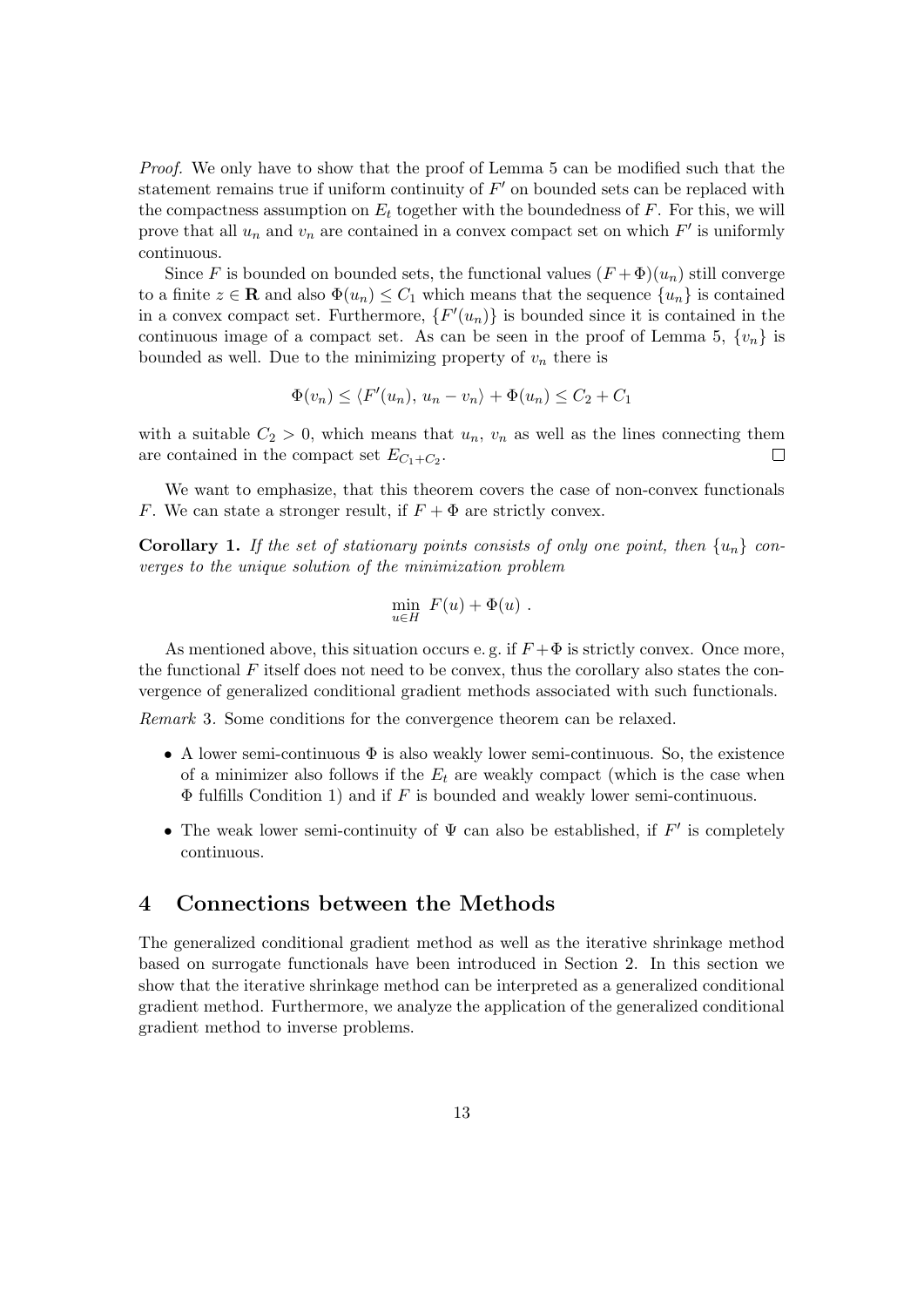### 4.1 The Iterative Shrinkage Method as a Generalized Conditional Gradient Method

The surrogate approach and the related iteration scheme have been introduced for solving inverse problems with non-standard penalty terms (4):

$$
\min_{u \in H} \frac{\|Ku - f\|^2}{2} + \sum_n w_n |\langle u, \varphi_n \rangle|^p.
$$

We will now apply the generalized conditional gradient method to this particular problem. We will see, that this reproduces the iteration scheme proposed in [3] for solving (4). For that purpose, we split the functional in (4) such that the minimization problem can be written as

$$
\min_{u \in H} F(u) + \Phi(u)
$$

with a  $\lambda > 0$ ,

$$
F(u) = \frac{\|Ku - f\|^2 - \lambda \|u\|^2}{2} , \qquad \Phi(u) = \frac{\lambda \|u\|^2}{2} + \sum_n w_n |\langle u, \varphi_n \rangle|^p . \tag{9}
$$

Note that the derivative of  $F$  is given by

$$
F'(u) = K^*(Ku - f) - \lambda u .
$$

We now adapt the steps of the generalized conditional gradient method for this special type of functionals. First of all we need to determine a descent direction  $v$ . The linearized problem for determining a descent direction for the generalized conditional gradient method reads as

$$
\min_{v \in H} \langle K^*(Ku - f) - \lambda u, v \rangle + \frac{\lambda ||v||^2}{2} + \sum_n w_n |\langle v, \varphi_n \rangle|^p
$$

This is equivalent to

$$
\min_{v \in H} \sum_{n} \frac{1}{2} |\langle K^*(Ku - f) - \lambda u + \lambda v, \varphi_n \rangle|^2 + \lambda w_n |\langle v, \varphi_n \rangle|^p. \tag{10}
$$

Except for the presence of  $\lambda$ , this is exactly the same problem as (5). In analogy to (6) its solution is given by

$$
v = \mathbf{S}_{w/\lambda, p}(u - \lambda^{-1}K^*(Ku - f))
$$
\n(11)

.

with the shrinkage operator  $S_{w,p}$  defined as in Section 2.

The next step of the generalized conditional gradient method requires to determine a step size s. This reduces to a one-dimensional minimization problem for the functional  $F + \Phi$ . It amounts to

$$
\min_{s \in [0,1]} \frac{\|K(u + s(v - u)) - f\|^2}{2} + \sum_{n} w_n |\langle u + s(v - u), \varphi_n \rangle|^p
$$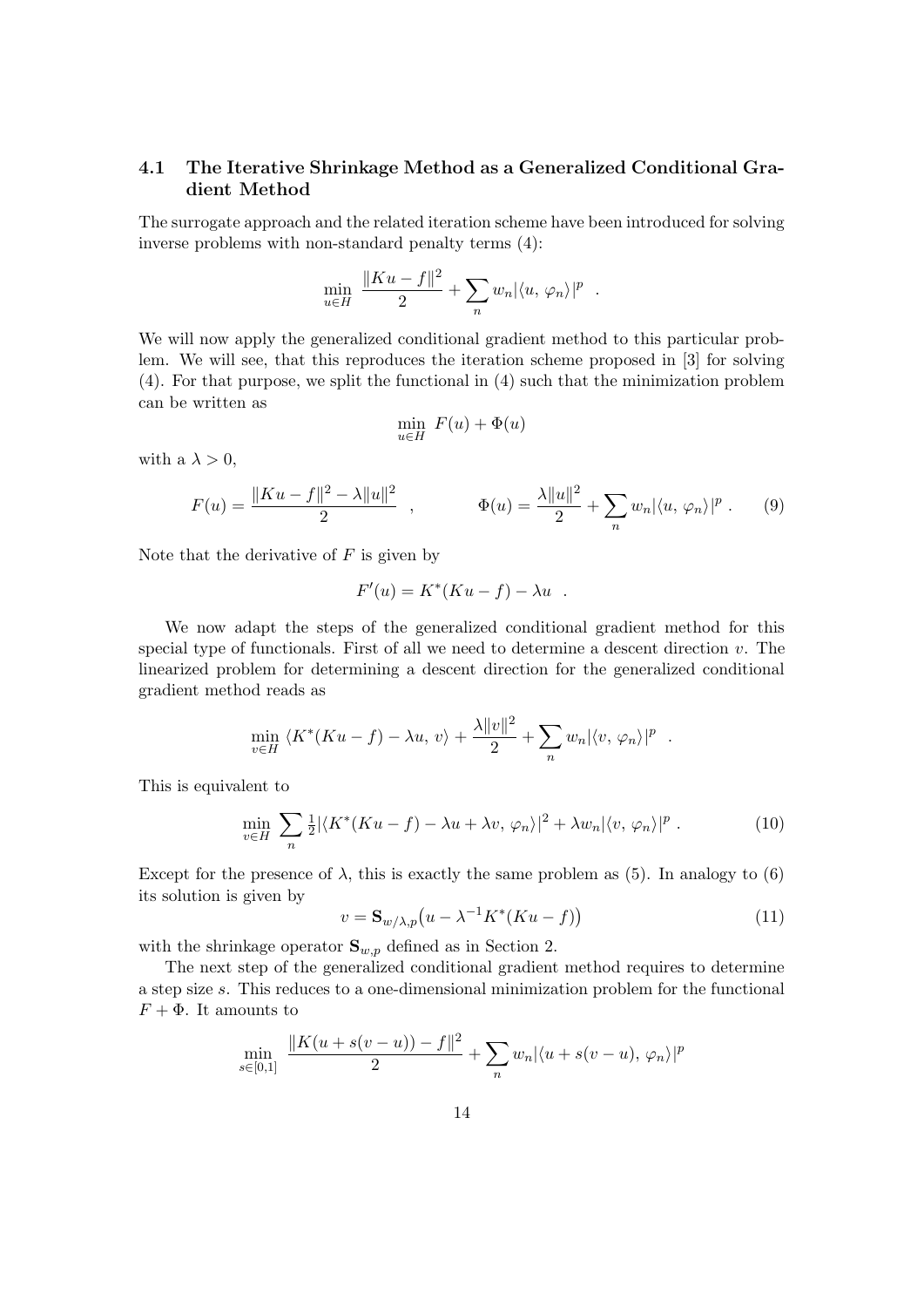or equivalently

$$
\min_{s \in [0,1]} \frac{(s-r)^2}{2} + q \sum_{n} w_n |a_n + b_n s|^p ,
$$
\n
$$
q = \frac{1}{\|K(u-v)\|^2} , \quad r = \frac{\langle Ku - f, K(u-v) \rangle}{\|K(u-v)\|^2} ,
$$
\n
$$
a_n = \langle u, \varphi_n \rangle , \quad b_n = \langle v - u, \varphi_n \rangle .
$$
\n(12)

The solution of this problem cannot be expressed explicitly for general  $p \in [1, 2]$  and has to be discussed separately. However, the special cases  $p = 1$  and  $p = 2$  can be solved explicitly. We will present a procedure for this task in the appendix.

Note that in contrast to other line-search problems (e. g. projected gradient linesearch) only two evaluations of the operator  $K$  are necessary. This can be useful if K has a complicated structure such as the solution operator of a partial differential equation. Alternatively, one can choose an approximate step size which decreases the functional nevertheless. This is always the case as we have seen in Lemma 2.

The method based on surrogate functionals just skips the line-search and chooses the step size  $s = 1$  in every iteration. The surrogate functional approach also chooses  $\lambda = 1$ . However,  $\lambda$  can be interpreted as a correction factor if  $||K|| < 1$  is not satisfied.

Combining this choice of a descent direction with  $s = 1$  and  $\lambda = 1$  shows that the iteration process of the generalized conditional gradient method generates the same iterates as (11). Consequently, we see that the iterative shrinkage method is a special case of the generalized conditional gradient method with fixed step size.

**Theorem 2.** The iterative shrinkage method for the minimization of the functional

$$
\frac{\|Ku-f\|^2}{2} + \sum_n w_n |\langle u, \varphi_n \rangle|^p
$$

is the same as the generalized conditional gradient method with

$$
F(u) = \frac{\|Ku - f\|^2 - \|u\|^2}{2} \quad and \quad \Phi(u) = \frac{\|u\|^2}{2} + \sum_n w_n |\langle u, \varphi_n \rangle|^p
$$

and step size  $s = 1$ .

### 4.2 Application to Minimization in Linear and Non-Linear Inverse Problems

In the last section we have seen, that the generalized conditional gradient method yields the same iterates as the surrogate approach when applied to the regularized linear inverse problem

$$
\min_{u \in H} \frac{\|Ku - f\|^2}{2} + \sum_n w_n |\langle u, \varphi_n \rangle|^p.
$$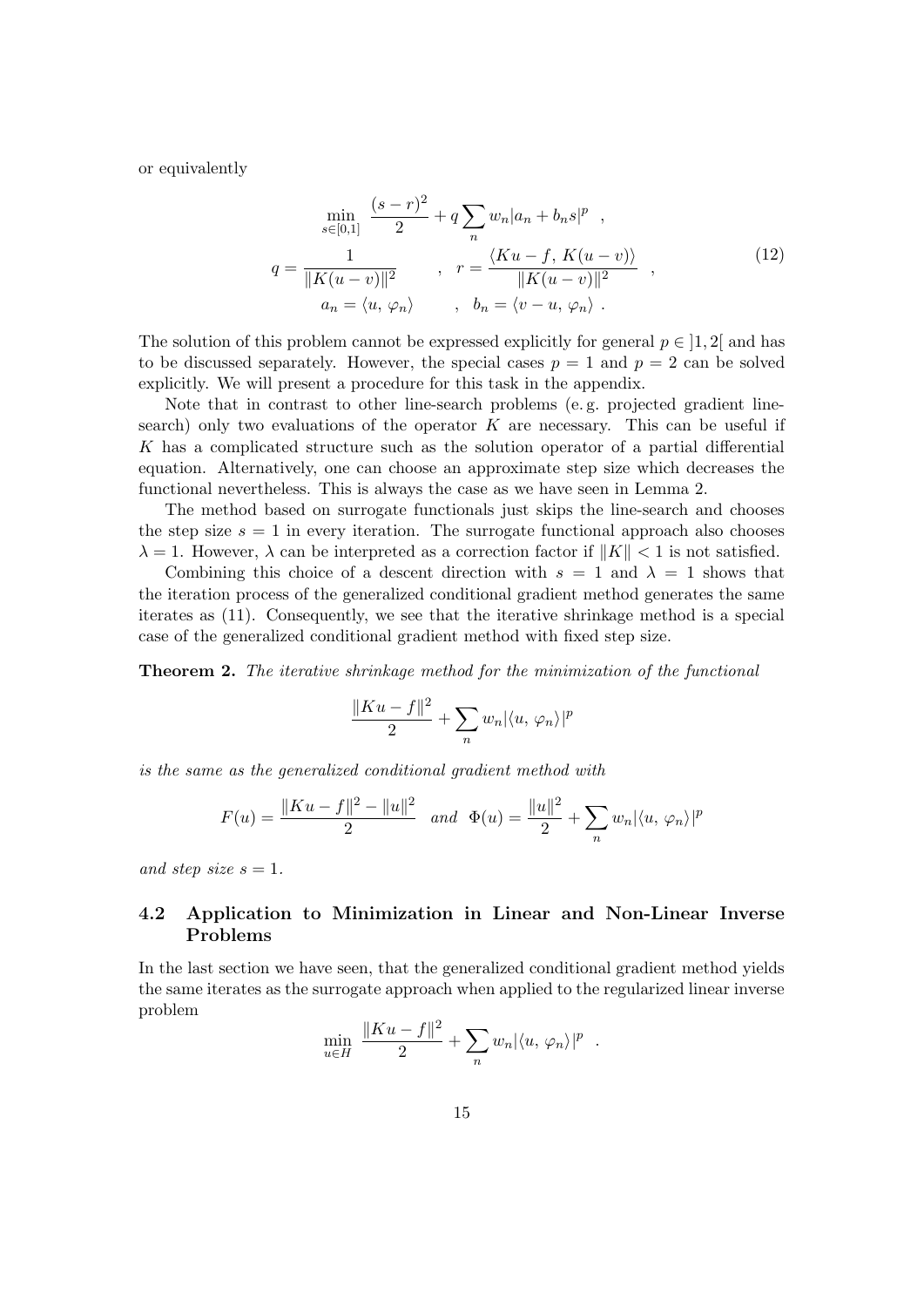In order to apply the convergence result in Theorem 1 we need to check the necessary assumptions on  $F$  and  $\Phi$ . Note that this particular optimization problem is convex.

The application of the generalized conditional gradient method to (4) is based on the functionals F and  $\Phi$  as defined in (9). One easily sees, that F always meets the requirements of Theorem 1. However, the assumption on  $\Phi$ , that the sub-level sets  ${u \in H : \Phi(u) \le t}$  are compact, is crucial. In our special setting, this requirement requests that

$$
E_t = \left\{ u \in H \, : \, \sum_n w_n |\langle u, \, \varphi_n \rangle|^p \le t \right\}
$$

is compact. In order to analyze the compactness of the sets  $E_t$ , we introduce the following spaces:

$$
B_w^p = \{ u : \mathbf{N} \to \mathbf{R} : ||u||_{w,p} < \infty \}, \qquad ||u||_{w,p} = \left( \sum_n w_n |u_n|^p \right)^{1/p}
$$

Since the Hilbert space H is assumed to be separable and  $\{\varphi_n\}$  is an orthonormal basis, the compactness criterion is fulfilled if and only if  $B_w^p$  is compactly embedded in  $\ell^2$ . A sufficient condition for this, which can be easily proven by finite-dimensional approximation, is stated in the following lemma.

**Lemma 6.** If  $w_n \to \infty$  for  $n \to \infty$ , then  $B^p_w$  is compact in  $\ell^2$  for every  $1 \le p \le 2$ .

*Proof.* Let us approximate the identity operator  $I : B_w^p \to \ell^2$  by cutting off after the first  $k$  coefficients, i.e.

$$
P_k(u)_n = \begin{cases} u_n & n \leq k \\ 0 & n > k \end{cases}.
$$

Since all  $P_k$  are compact, we only have to show that I is the limit of  $P_k$  for  $k \to \infty$ in operator norm. For a u with  $||u||_{w,p} \leq 1$  there follows  $w_n|u_n|^p \leq 1$  and since the conjugated exponent  $p' \leq p$ , there is  $w_n^{p'/p} |u_n|^{p'} \leq w_n |u_n|^p$ .

This helps to estimate the norm of  $||(I - P_k)u||_2$  by

$$
||(I - P_k)u||_2 = \left(\sum_{n=k+1}^{\infty} w_n^{1/p} |u_n| w_n^{-1/p} |u_n|\right)^{1/2}
$$
  
\n
$$
\leq \left(\sum_{n=k+1}^{\infty} w_n |u_n|^p\right)^{1/2p} \left(\sum_{n=k+1}^{\infty} w_n^{-p'/p} |u_n|^{p'}\right)^{1/2p'}
$$
  
\n
$$
\leq \left(\sum_{n=k+1}^{\infty} w_n |u_n|^p\right)^{1/2p} \left(\sum_{n=k+1}^{\infty} w_n^{-2p'/p} w_n |u_n|^p\right)^{1/2p'}
$$
  
\n
$$
\leq \max_{n\geq k+1} w_n^{-1/p} \left(\sum_{n=k+1}^{\infty} w_n |u_n|^p\right)^{1/2} \leq \max_{n\geq k+1} w_n^{-1/p}.
$$

Since  $w_k \to \infty$  for increasing k, the norm gets small uniformly in u, thus the  $P_k$  converge to I in strong operator sense.  $\Box$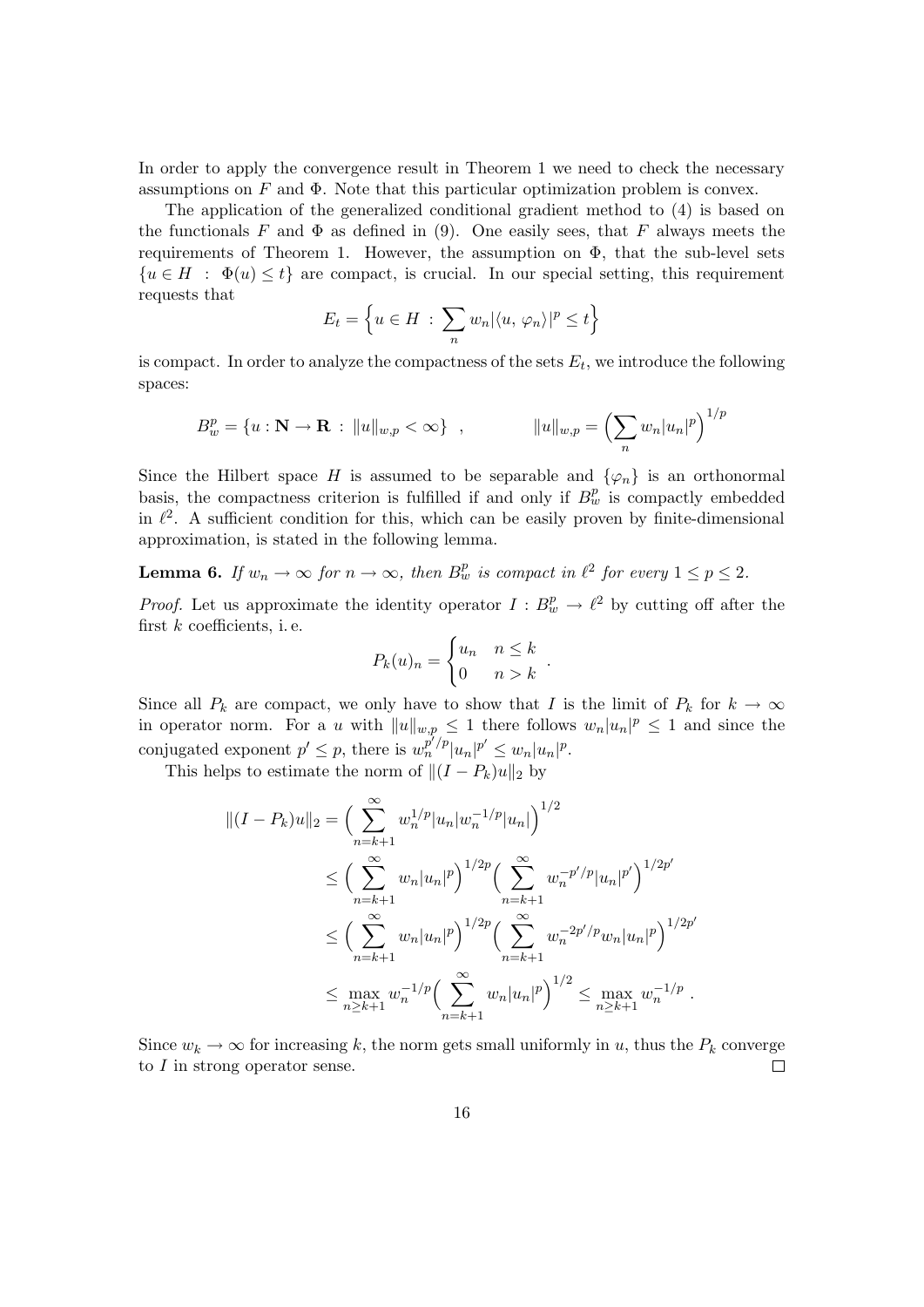Hence, Theorem 1 is applicable if  $\{w_n\}$  and p are chosen according to the above lemma. In this case, the convergence of a subsequence of the iterates to a stationary point is established. But, since we know that the original problem (4) is convex, we can conclude that each stationary point is in fact a solution of (4). Moreover, if the functional in (4) is also strictly convex, then this solution has to be unique and the sequence moreover converges to this unique solution. For  $p > 1$  the penalty term  $\sum_n w_n |\langle u, \varphi_n \rangle|^p$ possesses this property. For  $p = 1$  the uniqueness of the solution can be deduced if K is injective.

In this general form, the main result regarding the convergence of the generalized conditional gradient method for linear inverse problems can be summarized as follows.

**Theorem 3.** Let problem (4) be given with  $w_n \to \infty$  for  $n \to \infty$ . Assume  $1 < p \leq 2$ or  $p = 1$  and K an injective operator. Then the sequence generated by the generalized conditional gradient method when applied to (9) converges to the unique solution of problem (4) for every  $\lambda > 0$ .

Remark 4. Regarding the generalized conditional gradient method and the iterative shrinkage method as equivalent, this theorem yields the convergence of the method of iterative shrinkage for the special case  $w_n \to \infty$  as  $n \to \infty$ . In [3], the authors obtain convergence for the more general case  $w_n \geq c > 0$  by exploiting the particular structure of problem (4). In contrast to that, the convergence result presented here can be derived directly from the general convergence theorem (Theorem 1), which also includes nonconvex functionals as well as penalty terms not based on basis expansions.

Remark 5. We now consider the problem (4) where  $K : H \to H$  is a continuously Fréchet differentiable, but not necessarily linear, operator. In this case the generalized conditional gradient algorithm can also be applied.

Given an iterate  $u$ , the descent direction  $v$  is then computed by

$$
v = \mathbf{S}_{w/\lambda, p}(u - \lambda^{-1}K'(u)^*(K(u) - f)).
$$

Hence, it also resembles the iterative shrinkage method for non-linear  $K$ . In this case, the convergence theorem is applicable and one gets (at least) a subsequence which converges to a stationary point of the corresponding minimization problem. Of course, algorithms based on first order necessary conditions do not "see" whether such a point is a local or global minimum, thus one cannot expect more without further assumptions on  $K$ .

An independent investigation of a similar problem is considered in [14, 15]. The approach taken there is based on surrogate functionals. The obtained algorithm consists of two nested iterations and possesses similar convergence properties. These works also cover the case  $w_n \geq c > 0$  under additional requirements on the operator K.

### 5 Summary

The starting point for this paper are constrained optimization problems. A natural generalization leads to problems

$$
\min_{u \in H} F(u) + \Phi(u) ,
$$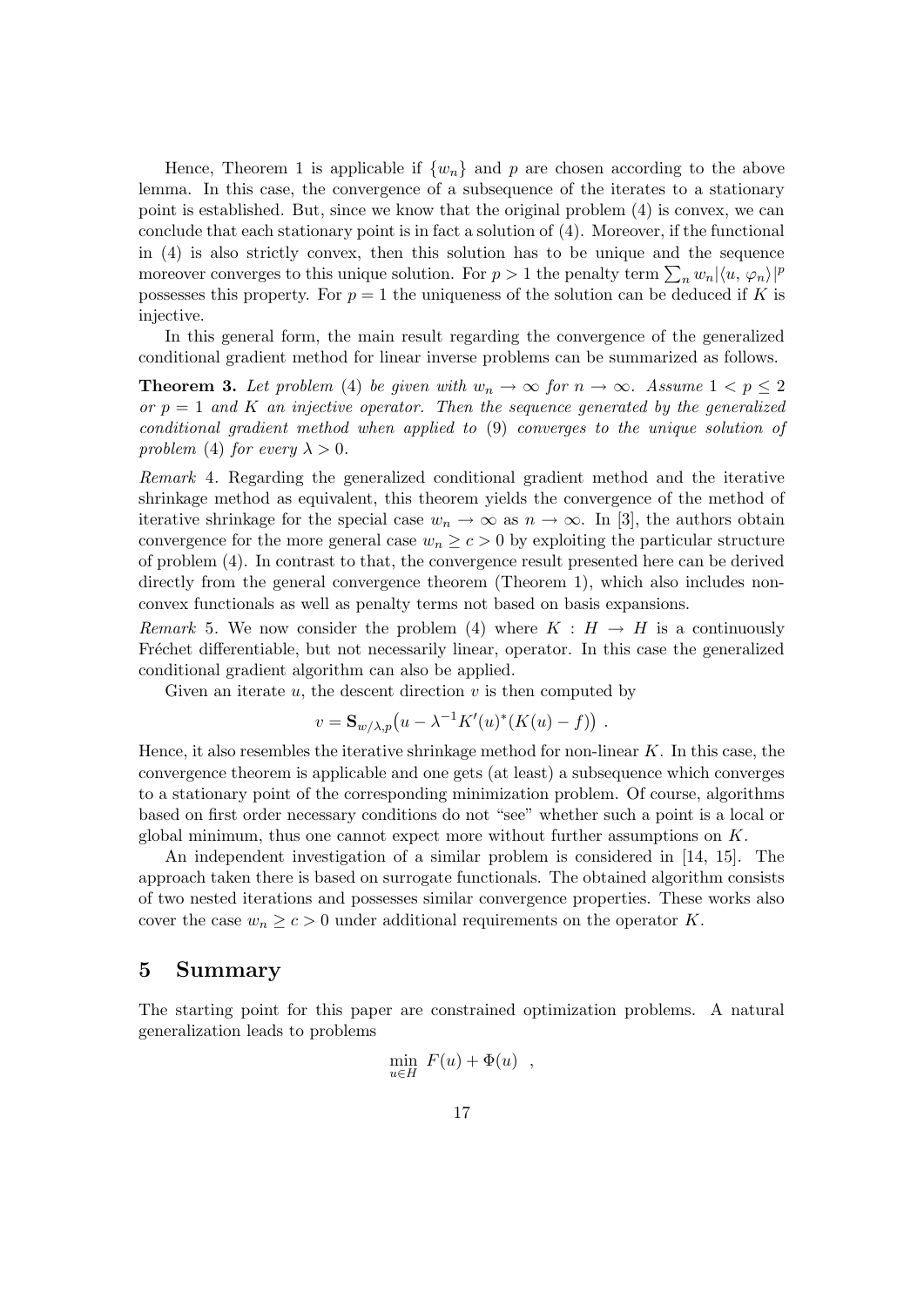where F is smooth, but not necessarily convex, and  $\Phi$  is convex, but not necessarily smooth. Hence, the sum of these two functionals may be neither smooth nor convex. This generalization reduces to the standard constrained optimization problem if  $\Phi$  is the indicator function of the admissible set.

The classical gradient method for constrained optimization problems now motivates a generalized gradient method for solving this problem, see Section 2. The first main result of this paper proves the convergence of this generalized gradient method under some natural assumptions on F and  $\Phi$ .

We also investigate the application of the generalized conditional gradient method for solving inverse problems, see Section 4. In particular we show, that the generalized conditional gradient method coincides with the surrogate approach for minimizing functionals of type

$$
\min_{u \in H} \frac{\|Ku - f\|^2}{2} + \sum_n w_n |\langle u, \varphi_n \rangle|^p
$$

.

The convergence results of the generalized conditional gradient method extends to nonlinear inverse problems as well.

### Acknowledgements

The work of Kristian Bredies has been supported by DFG SPP 1114-MA 1657/14-1, Dirk Lorenz has been supported by the European Union's Human Potential Programme under contract HPRN-CT-2002-00285 (HASSIP), and Peter Maass has been supported by DFG MA 1657/15-1. This is gratefully acknowledged.

# A Appendix

#### A.1 Solving the line-search problem

In each step, the generalized conditional gradient method requires a line-search which involves solving a one-dimensional minimization problem. In case of the inverse problem (4), this can be written as the sum of a parabola and an infinite series depending on s, see (12). In general, this cannot be solved analytically. Nevertheless, there are some special cases (e.g.  $p = 1$  or  $p = 2$ ) which allow an explicit computation of the minimizing s.

In the following, let u and v be given such that  $\sum_n w_n |\langle u, \varphi_n \rangle|^p < \infty$  and define the coefficients  $q, r, \{a_n\}, \{b_n\}$  as in (12).

#### A.1.1 The Case  $p = 2$

Here, the infinite sum in the one-dimensional minimization problem reduces to

$$
\sum_n w_n (a_n + b_n s)^2 = \sum_n w_n a_n^2 + 2s \sum_n w_n a_n b_n + s^2 \sum_n w_n b_n^2 = a s^2 + 2c s + b^2.
$$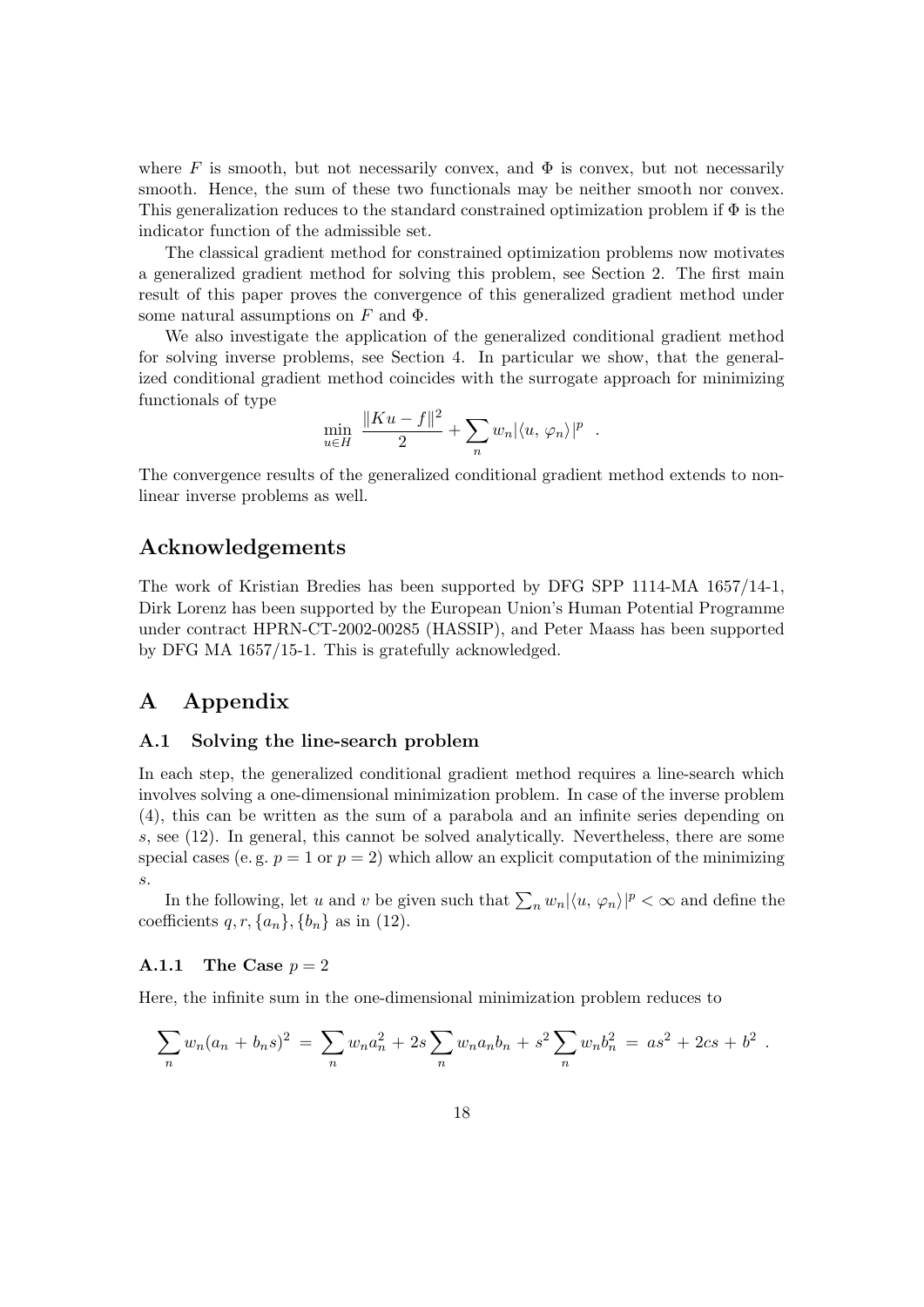Note that the sums  $b$  and  $c$  exist since

$$
\sum_n w_n (\langle u - v, \varphi_n \rangle)^2 \leq 2 \sum_n w_n (\langle u, \varphi_n \rangle)^2 + 2 \sum_n w_n (\langle v, \varphi_n \rangle)^2.
$$

The latter is finite since  $v$  is required to be the solution of the minimization problem (10). Now it is easy to see that the line-search problem is equivalent to

$$
\min_{s \in [0,1]} \frac{1}{2} \left( s - \frac{r - 2qc}{1 + 2qa} \right)^2
$$

whose solution is the projection  $P_{[0,1]}((r-2qc)/(1+2qa))$ . The formula for the step size is given accordingly by

$$
s = P_{[0,1]} \left( \frac{\langle Ku - f, K(u - v) \rangle + 2 \sum_n w_n \langle u, \varphi_n \rangle \langle u - v, \varphi_n \rangle}{\|K(u - v)\|^2 + 2 \sum_n w_n (\langle u_n, \varphi_n \rangle)^2} \right).
$$

#### **A.1.2** The Case  $p = 1$

This case is a bit more complicated. We need to introduce subgradients which will be a convenient tool for this type of convex minimization problems.

Let the functional  $\Phi : H \to \mathbf{R} \cup {\infty}$  be convex. An  $w \in H$  is a subgradient of g at  $u \in H$ , if

$$
\Phi(u) + \langle w, v - u \rangle \le \Phi(v) \quad \text{for all } v \in H.
$$

We denote this by  $w \in \partial \Phi(u)$ , the collection of all subgradients is denoted by  $\partial \Phi$ .

The subgradient coincides with the usual derivative for differentiable functions.

**Example 2.** Let  $H = \mathbb{R}^d$  and  $\Phi(u) = \sum_n w_n |u_n|$ . Then the subdifferential  $\partial \Phi$  is given by

$$
v \in \partial \Phi(u) \quad \Leftrightarrow \quad \forall n : v_n \in w_n \operatorname{sgn}(u_n) , \qquad \operatorname{sgn}(s) = \begin{cases} -1 & s < 0 \\ [-1, 1] & s = 0 \\ 1 & s > 0 \end{cases}.
$$

The solution of a convex minimization problem can be equivalently expressed by using subgradients:

$$
g(s) = \min_{t \in \mathbf{R}} g(t) \quad \Leftrightarrow \quad 0 \in \partial g(s) .
$$

We will only need one basic rule of subgradient calculus: If  $g = g_1 + g_2$  is proper, i.e. it has a finite value at some point, and if  $g_1$  is continuous, then  $\partial g = \partial g_1 + \partial g_2$  (cf. [7]). This can be exploited to derive an equivalent formulation of the line-search problem:

$$
s = \underset{t \in [0,1]}{\text{argmin}} \frac{(t-r)^2}{2} + q \sum_{n} w_n |a_n + b_n t|
$$
  
\n
$$
\Leftrightarrow \quad 0 \in s - r + \partial h(s) \qquad h(s) = q \sum_{n} w_n |a_n + b_n s| + I_{[0,1]}(s) .
$$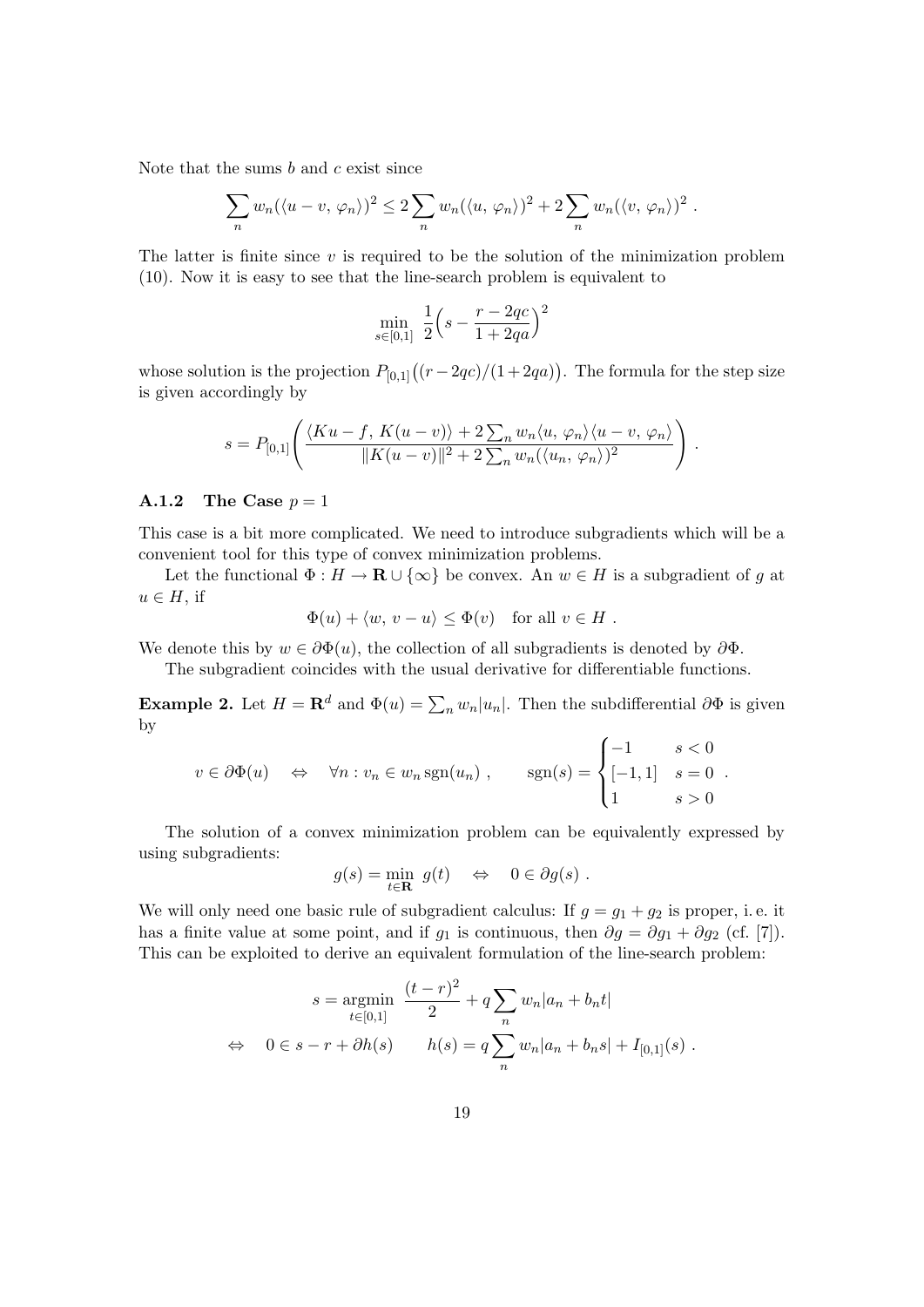In order to calculate the subgradient of  $h$ , we suppose that there are only finitely many nonzero coefficients  $b_n$ . We denote the set of these coefficients by N. Thus one can interpret the sum as a continuous functional in a finite-dimensional Hilbert space and the chain rule yields

$$
\partial h(s) = q \sum_{n \in \mathbb{N}} w_n b_n \operatorname{sgn}(a_n + b_n s) + \begin{cases} ]-\infty, 0] & s = 0 \\ 0 & s \in ]0, 1[ . \\ [0, \infty[ & s = 1 \end{cases}
$$

We introducing some short-hand notation as follows

$$
\partial h(s) = c(s) + [d_1(s), d_2(s)],
$$

with  $t_n = -a_n/b_n$  for  $n \in N$  and

$$
c(s) = q \sum_{s > t_n} w_n |b_n| - q \sum_{s < t_n} w_n |b_n|
$$
  

$$
d_1(s) = \begin{cases} -\infty & s = 0 \\ -q \sum_{s = t_n} w_n |b_n| & s > 0 \end{cases} \qquad d_2(s) = \begin{cases} q \sum_{s = t_n} w_n |b_n| & s < 1 \\ \infty & s = 1 \end{cases}.
$$

The minimization problem for determining the step size s now reads as: For a given  $r \in \mathbf{R}$ , find an  $s \in [0,1]$  such that

$$
r \in s + c(s) + [d_1(s), d_2(s)] .
$$

Note that the subgradient has to be monotone with respect to  $s$ , so the right hand side can be interpreted as a function with slope one and positive jumps at  $t_n$ . The subgradient  $\partial h$  as well as  $I + \partial h$  are illustrated in Figure 1. As can be seen in the right picture, it is intuitively easy to find an  $r \in (I + \partial h)(s)$ . One just has to sort the  $t_n$ , start with  $s = 0$ and increase  $s$  until  $r$  is reached.

Thus, the following algorithm for the solution of the problem is proposed, which amounts to a formalization of the above approach.

- 1. Set  $k = 0$ ,  $t_0 = 0$  and  $d_0^1 = -\infty$ ,  $d_0^2 = c(0) + d_2(0)$ .
- 2. Find the smallest  $t_{k+1}$  satisfying  $t_{k+1} > t_k$ . If it does not exist or it is greater than 1, then let  $t_{k+1} = 1$ .
- 3. Let  $d_{k+1}^1 = d_k^2 + (t_{k+1} t_k)$ .
- 4. If  $d_k^1 \le r \le d_k^2$ , then the we found the solution  $s = t_k$ , thus quit.
	- If  $d_k^2 \le r \le d_{k+1}^1$ , then the solution is  $s = r d_k^2$ , thus quit.
- 5. If  $t_{k+1} = 1$ , then the solution is  $s = 1$ , thus quit. Else set  $k = k + 1$ , let  $d_k^2 =$  $d_k^1 + 2q \sum_{t_n=t_k} w_n |b_n|$  and continue with Step 2.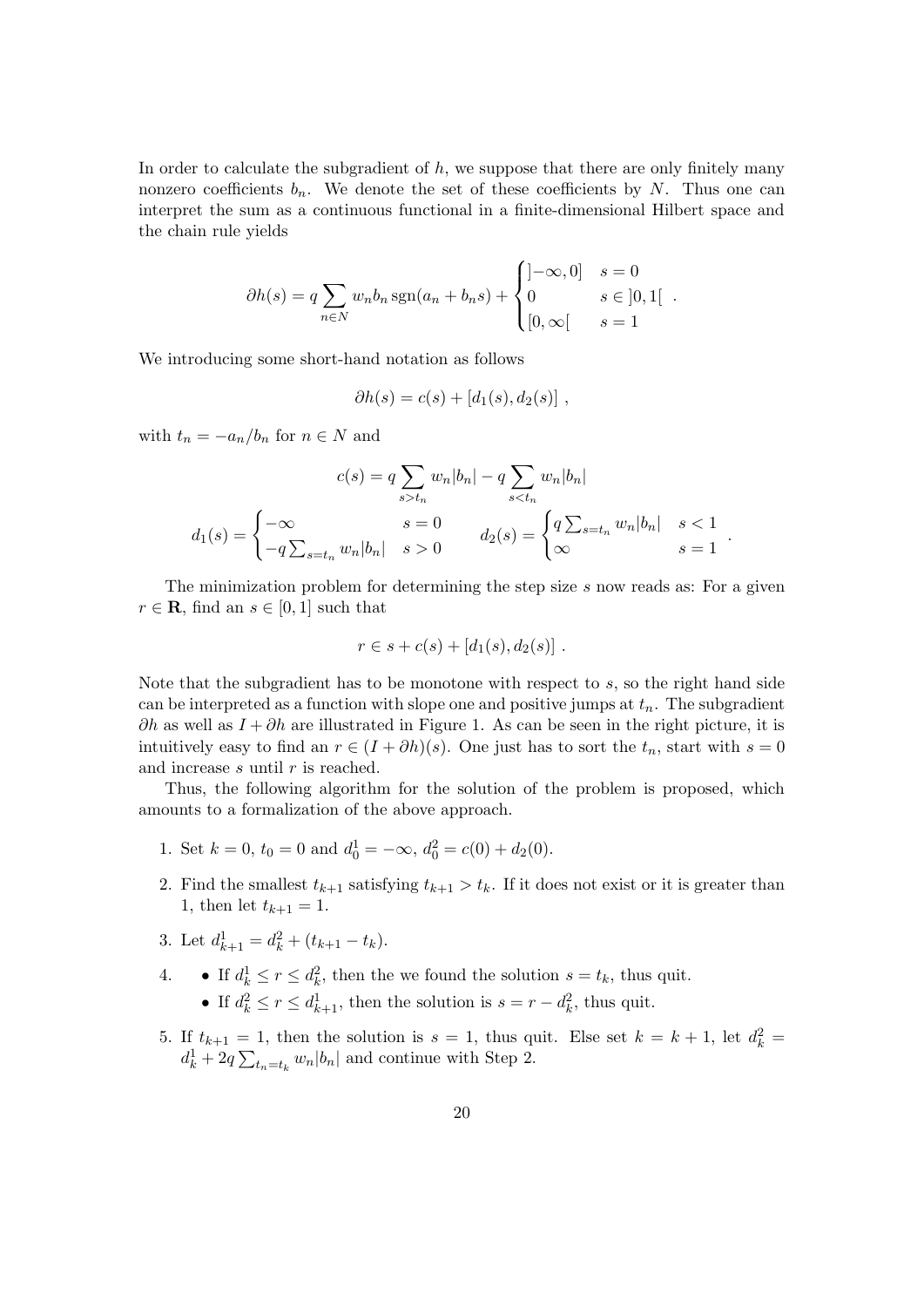

Figure 1: The line-search minimization problem in terms of subgradients. On the left hand side, the structure of  $\partial h$  as a monotone "staircase" is illustrated while on the right hand side, it is shown how the sought minimization point  $s$  is related to the given  $r$ .

We initially supposed that there are only finitely many nonzero coefficients  $b_n$ . This guarantees, that there are only finitely many  $t_n$  which guarantees that the algorithm will terminate.

We will finish this section by analyzing the assumption, that only finitely many coefficients  $b_n$  are non-zero. The  $\{b_n\}$  are the coefficients of the difference  $v - u$  with respect to the basis  $\{\varphi_n\}$ . It is therefore sufficient, that both u and v are a linear combination of finitely many  $\varphi_n$ . If the weights satisfy  $w_n \geq w > 0$ , then one can see from (11) that this is always fulfilled for v. Hence, if the n-th iterate  $u_n$  has a finite representation with respect to the basis, then the  $(n + 1)$ -th iterate will share this property. Thus choosing for instance  $u_0 = 0$  ensures the applicability of the above algorithm for each iteration of the generalized conditional gradient method.

### References

- [1] L. Armijo. Minimization of functions having Lipschitz continuous first partial derivatives. Pacific Journal of Mathematics, 16:1–3, 1966.
- $[2]$  H. Brezis. Opérateurs maximaux monotones et semi-groups de contractions dans les espaces de Hilbert, volume 5 of North-Holland Mathematics Studies. North-Holland Publishing Co., 1973.
- [3] I. Daubechies, M. Defrise, and C. De Mol. An iterative thresholding algorithm for linear inverse problems with a sparsity constraint. Communications in Pure and Applied Mathematics, 57(11):1413–1457, 2004.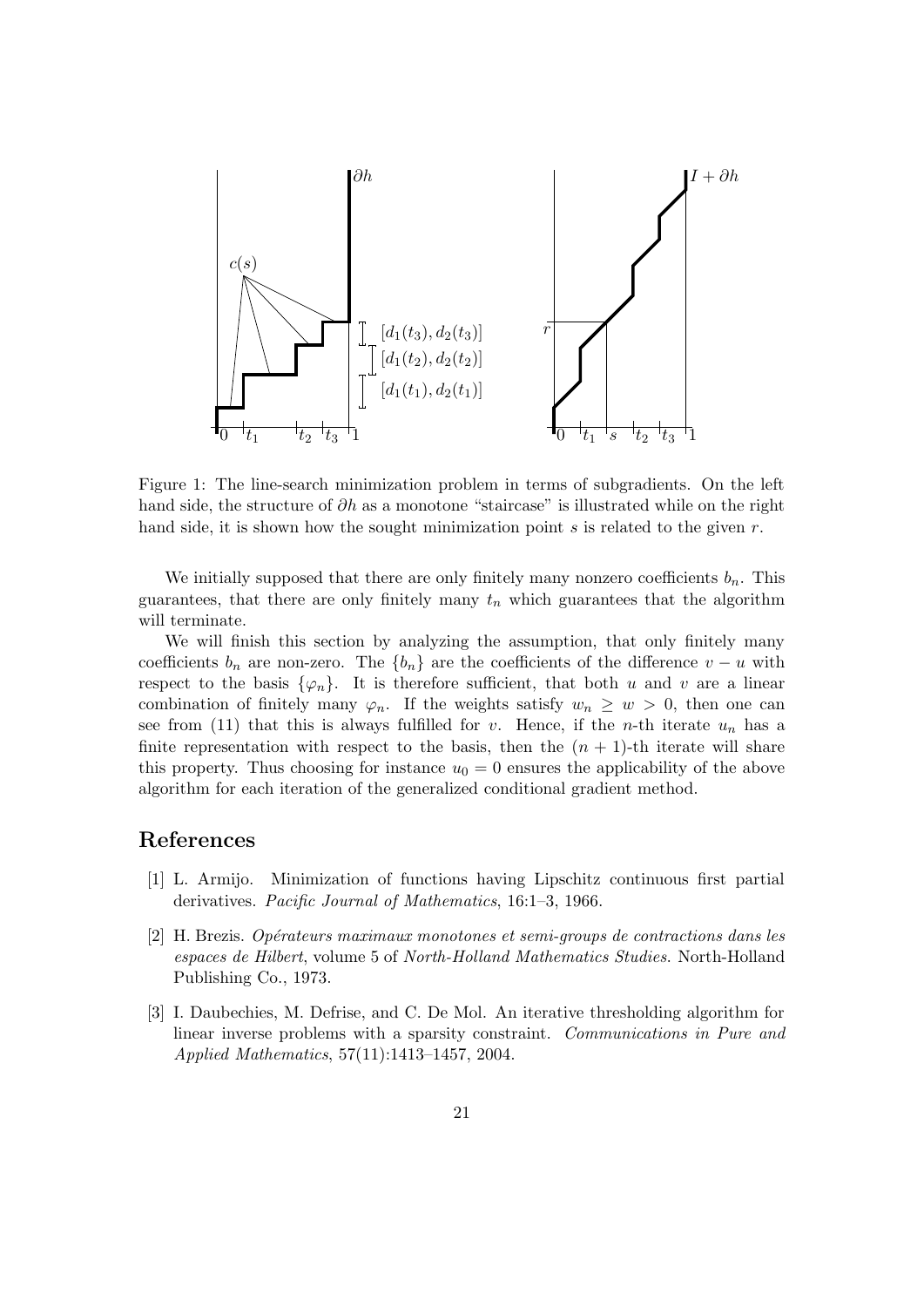- [4] V. F. Demyanov and A. M. Rubinov. Approximate Methods in Optimization Problems. Number 32 in Modern Analytic and Computational Methods in Science and Mathematics. American Elsevier, 1970.
- [5] J. C. Dunn. Rates of convergence for conditional gradient algorithms near singular and nonsingular extremals. SIAM Journal on Control and Optimization, 17(2):187– 211, March 1979.
- [6] J. C. Dunn. Convergence rates for conditional gradient sequences generated by implicit step length rules. SIAM Journal on Control and Optimization, 18(5):473– 487, September 1980.
- [7] I. Ekeland and R. Temam. Convex Analysis and Variational Problems. North-Holland, Amsterdam, 1976.
- [8] H. W. Engl, M. Hanke, and A. Neubauer. *Regularization of Inverse Problems*, volume 375 of Mathematics and its Applications. Kluwer Academic Publishers Group, Dordrecht, 2000.
- [9] M. Frank and P. Wolfe. An algorithm for quadratic programming. Naval Research Logistics Quaterly, 3:95–110, 1956.
- [10] A. A. Goldstein. On steepest descent. SIAM Journal on Control and Optimization, 3:147–151, 1965.
- [11] J.-L. Lions. Optimal Control of Systems Governed by Partial Differential Equations. Springer, 1971.
- [12] A. K. Louis. Inverse und schlecht gestellte Probleme. B.G. Teubner, 1989.
- [13] E. Polak. An historical survey of computational methods in optimal control. SIAM Review, 15(2):553–584, 1973.
- [14] R. Ramlau and G. Teschke. Tikhonov replacement functionals for iteratively solving nonlinear operator equations. Inverse Problems, 21(5):1571–1592, 2005.
- [15] R. Ramlau and G. Teschke. A Tikhonov based projection iteration for nonlinear ill posed problems with sparsity constraints. Accepted for publication in Numerische Mathematik, 2006.
- [16] E. Zeidler. Nonlinear Functional Analysis and its Applications III. Springer-Verlag, 1984.

Kristian Bredies, Peter Maass Fachbereich 3 Universität Bremen Postfach 33 04 40 28334 Bremen